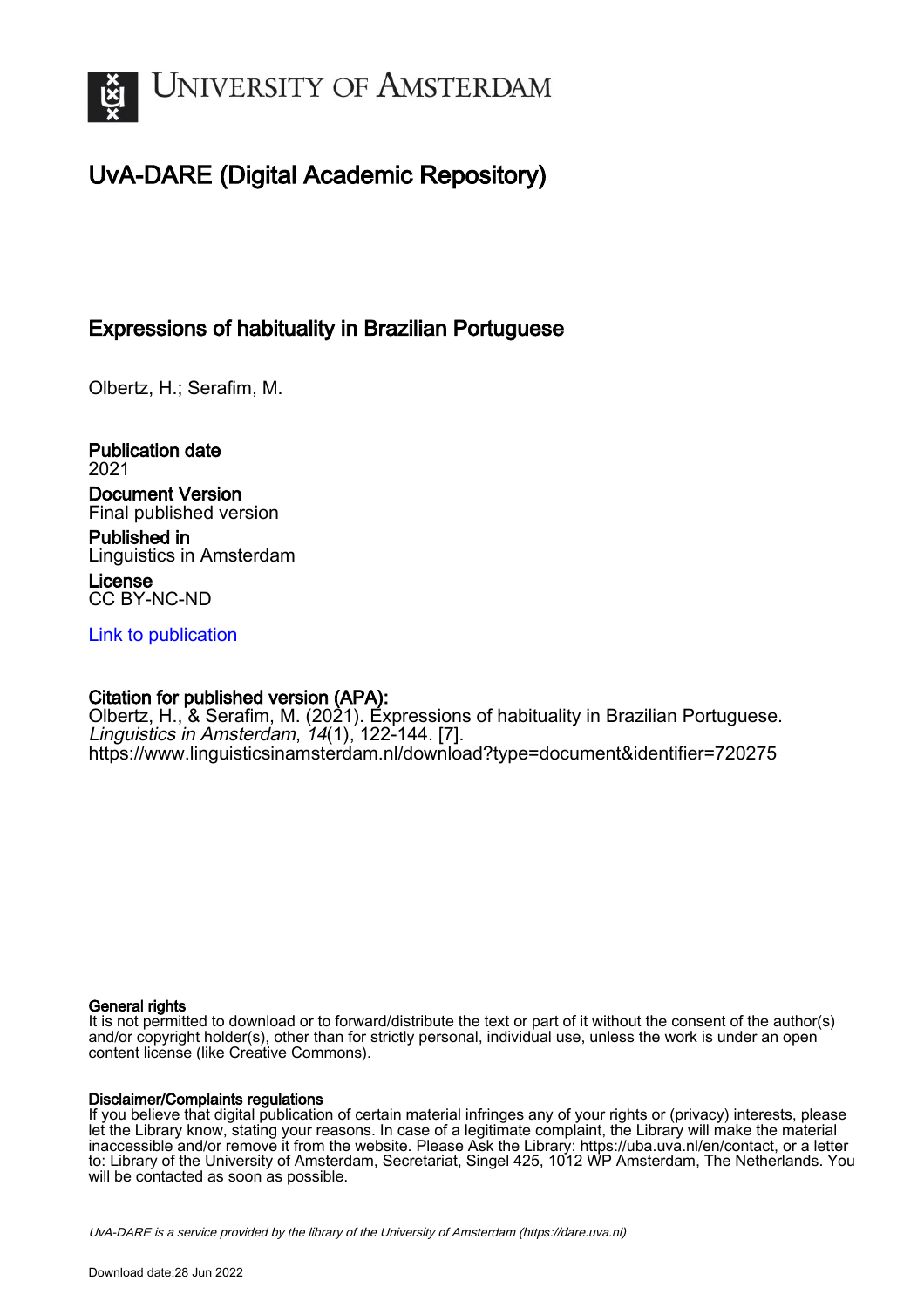# **Expressions of habituality in Brazilian Portuguese**

#### **Hella Olbertz**

*ACLC, University of Amsterdam*

### **Monielly Serafim**

*ACLC, University of Amsterdam IBILCE, Universidade Estadual Paulista*

*This paper analyses three different types of habitual expressions: (i) the imperfect and (ii) the adverb* sempre *'always' for marking habituality in the past, and (iii) two periphrastic constructions that are not restricted to specific temporal contexts. The imperfect is used typically in narrative descriptions of past events and situations; and the lexical expression* sempre *interacts in different ways with the imperfect and the simple past, creating implicatures concerning the continuation of the habit at the moment of speaking. Of the two periphrases, the infinitive construction with* costumar *'usually* [*do*]*' is a dedicated expression of habituality, while the supposedly habitual construction with* viver *'live' has a frequentative rather than a habitual meaning. The analysis of these expressions points towards a definition of habituality as a situation or a series of events that are characteristic of an (extended) stretch of time, which means that although habituals typically involve the iteration of events with human referents, this need not be the case.*

### **1 Introduction**

The present paper presents the means used for the expression of habituality in Brazilian Portuguese.<sup>1</sup> We consider habituality an aspectual distinction that quantifies states of affairs, without there being any kind of restriction on the mode of action of the state of affairs (henceforward: SoA) involved. This means that, first both dynamic events and states can be habitual, and, second, that habituality does not necessarily involve a human referent. Therefore, we follow Comrie's definition of habituals: "The feature that is common to all habituals, whether or not they are also iterative, is that they describe a situation which is characteristic

We are grateful to Cindy van Boven, Hongmei Fang and Leo Lemmers for their valuable comments on earlier versions of this paper, which has also profited from the discussion in the ACLC Language Description and Typology Research Group, coordinated by Eva van Lier. The remaining errors are our own responsibility.

<sup>&</sup>lt;sup>1</sup> Some of the phenomena we describe, particularly those mentioned in Sections 2 and 3 may be expected to hold for most varieties of Portuguese. But we can only vouch for the Brazilian data.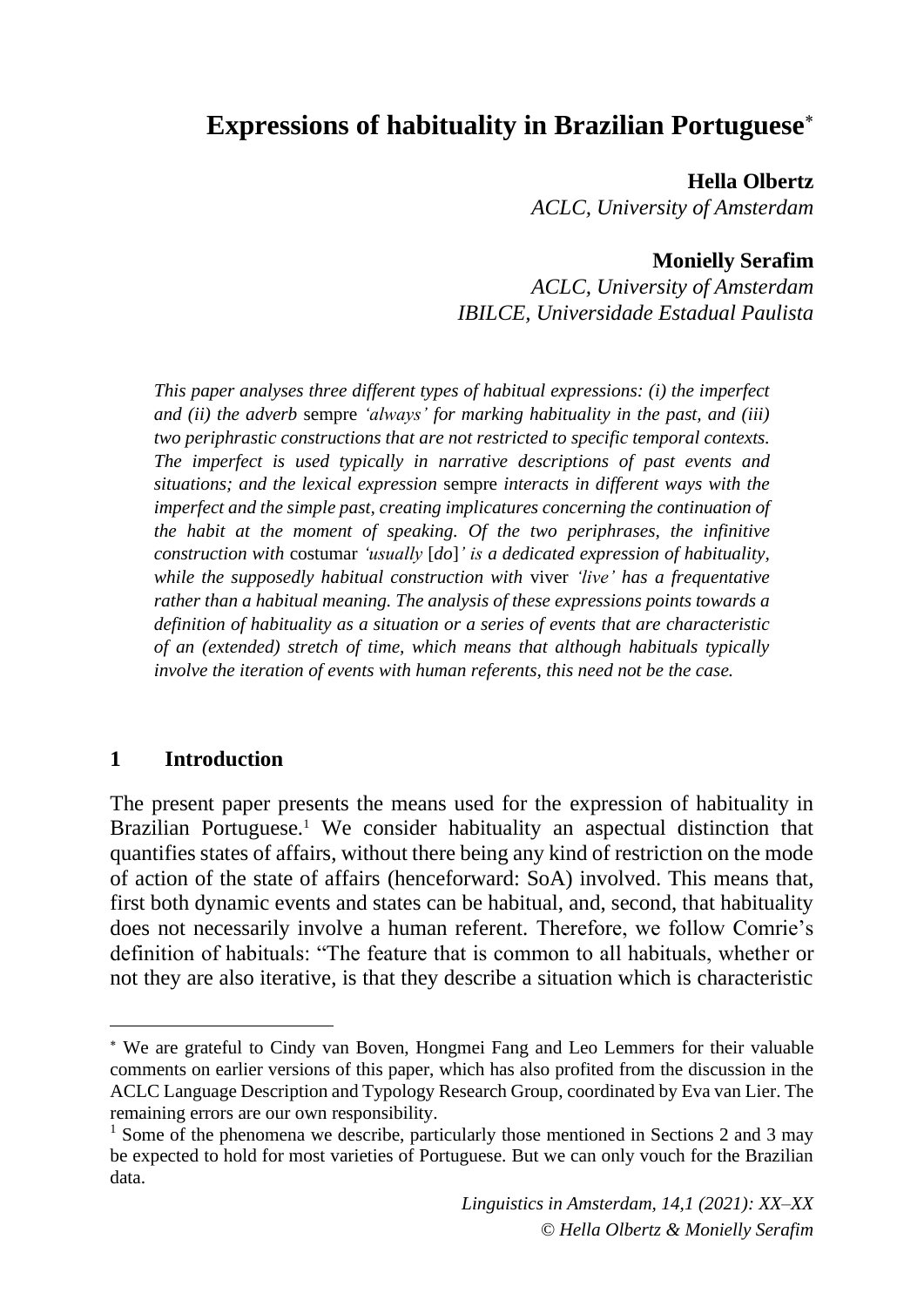of an extended period of time" (1976: 27–28). Despite the fact that Comrie's view on habituality has been contradicted in more recent publications, by e.g. Binnick (2005: 350–351), who argues that *used to* does not express habituality but 'current relevance' and Bertinetto & Lenci (2012), who claim that habituality is a form of pluractionality, i.e. necessarily implies multiple events (cf. also Travaglia 2016: 48–50 on Portuguese), our data will confirm Comrie's view.

We will discuss three types of data: (i) the expression of habituality by means of **tense/aspect marking**, (ii) the interaction between tense/aspect marking and the adverbial expression of habituality, and (iii) the expression of habituality and a related notion by means of dedicated grammatical expressions. The first two types concern the expression of habituality in relation to the past with or without continuation into the present. The third type is not temporally restricted. However, before we deal with habituality in Portuguese, some observations about the idiosyncrasies of its tense/aspect system are in order.

Our paper is structured as follows: Section 2 will briefly introduce the Portuguese tense/aspect system, Section 3 will be dedicated to the use of the imperfect for the description of habituality in the past, Section 4 concerns the interaction of adverbial *sempre* 'always' with past tenses, and Section 5 describes two putatively habitual verbal periphrases, *costumar* + infinitive and *viver* + gerund. The latter construction will be shown not to be habitual in the strict sense of the concept, which will lead us to a clearer notion of habituality as such, which will be the subject of the discussion in Section 6. Section 7 concludes.

The discussion of habituality in this paper is based on the analysis of mainly oral corpora. The main corpus is *Iboruna* from the northern area of São Paulo State (407.269 w), but incidentally other corpus data will be consulted. The source will be indicated after each example, and all the corpora used will be specified at the end of this paper together with the other references.

## **2 Preliminaries: tense and aspect in Portuguese**

The Portuguese tense/aspect system distinguishes the 'perfective/imperfective' opposition in the past tense, which the Romance languages inherited from Latin: the Portuguese *perfeito simples* (cognate of the French *passé simple* and the Spanish *pretérito indefinido*) is based on the Latin PERFECTUM, which is opposed to the *imperfeito* (Latin IMPERFECTUM). On the other hand, Portuguese contrasts with other well-known Romance systems in that it virtually lacks a present perfect. More precisely, although there is such a morphological form, termed *perfeito composto*, its use in present-day Portuguese is highly idiosyncratic in that it expresses the indeterminate iteration of an event from some moment in the recent past onward and the continuation of this iteration of events after the moment of speaking (Ilari 2001), which excludes both resultativity and experiential perfect. As a consequence, it occurs rarely, particularly in spoken Brazilian Portuguese, where it seems to be on the verge of extinction (Castilho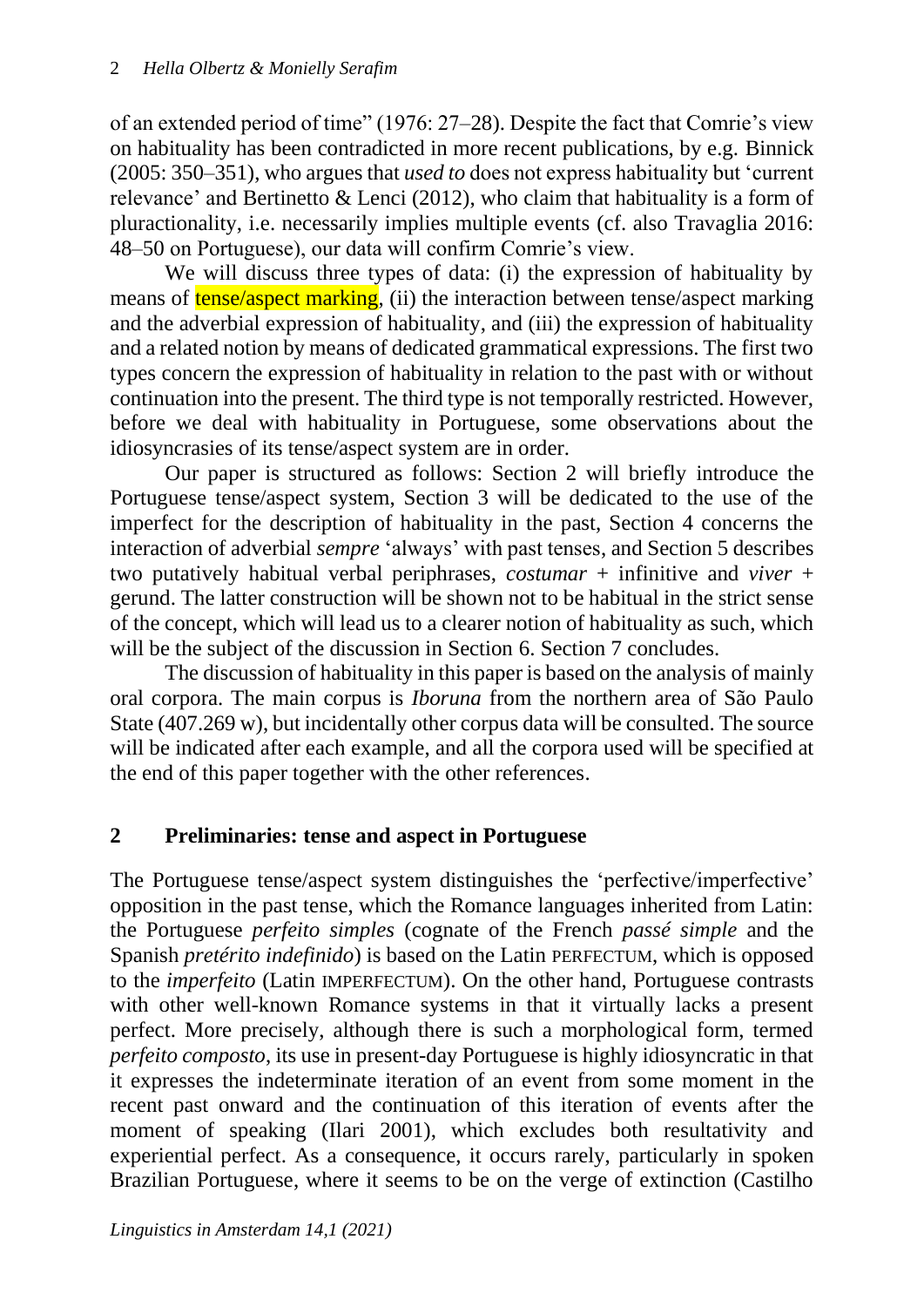2002: 100). <sup>2</sup> Part of what the present perfect expresses in other Romance languages, such as the experiential meaning, and, more generally, the description of events that may be expected to continue to occur after the speech moment, also called "universal perfect" (cf. e.g. Laca 2010), is expressed by means of the *perfeito simples* (henceforward PS) in Portuguese. <sup>3</sup> Examples (1) and (2) illustrate the case of the universal perfect expressed by means of the PS in (1a) and (2a), whereas (1b) and (2b) show the ungrammaticality of the use of the *perfeito composto* for this purpose. The examples in (1) have positive polarity and those in (2) are negatively polar.

- (1) a. *Ele sempre gostou de você.* he always be\_fond.PS.3SG of you 'He has always been fond of you.'
	- b. \**Ele sempre tem gostado de você.* he always AUX.PRS.IND.3SG be\_fond.PTCP of you 'He has always been fond of you.'
- (2) a. *Eu nunca fui a África*. I never go.PS.1SG to Africa 'I have never been to Africa.'
	- b. \**Eu nunca tenho ido a África.* I never AUX.PRS.IND.1SG go.PTCP to Africa 'I have never been to Africa.'

The gradual loss of the *perfeito composto* in favour of the PS in oral Brazilian Portuguese is remarkable because it is the reverse of what happens in spoken French and Italian, where the present perfect is ousting the past simple.<sup>4</sup>

In addition, and on a par with its cognates in other Romance languages, the PS is also used for events that begun and ended in the past, which corresponds to a perfective past:

(3) *A conheci num congresso faz 12 anos.* her meet.PS.1SG at a conference ago 12 years 'I met her at a conference 12 years ago.'

<sup>2</sup> Suter (1984: 15) mentions a proportion 0.68%, as opposed to 13.8% of tokens in the *perfeito simples* 'simple past' and 2.54% in the *imperfeito* 'imperfect' in an oral Brazilian corpus of some 400,000 words.

<sup>&</sup>lt;sup>3</sup> In regard to the resultative meaning, Santos (2008: 222) claims that the very concept of grammatical resultativity is alien to Portuguese.

 $\frac{4}{1}$  For more details on the structures of Romance languages and their relations to their Latin ancestor, cf. Harris & Vincent (1988).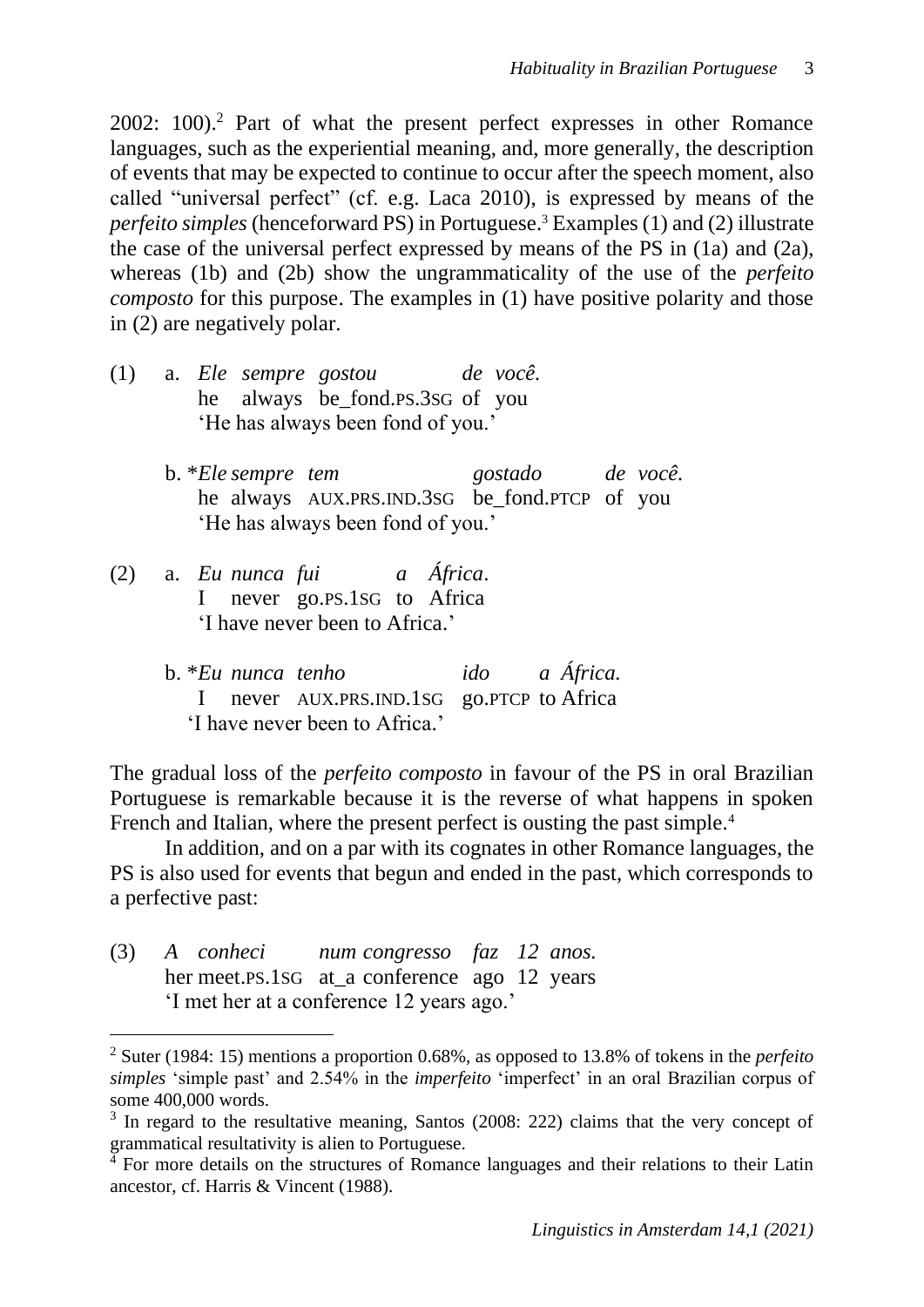The *imperfeito* (henceforward IMPF) is used for events in the unbounded past, i.e. as an imperfective past, which generally implicates that the event in question does not continue at the moment of speech. The perfective/imperfective dichotomy is most relevant in narratives: the "action", consisting of temporally bounded events, is described in the perfective past, and descriptive passages of the "background" on which the "action" develops are represented in the unbounded, i. e. imperfective, past.

As in other Romance languages, the distinction between the PS and the IMPF is only relevant in the indicative mood: the past subjective neutralizes the aspectual distinction.

## **3** *Imperfeito*

As mentioned above, the IMPF can express imperfective aspect and habituality in Brazilian Portuguese. When used to express imperfective aspect, it interacts systematically with the PS in order to mark aspectual distinctions in narratives. What is considered background information is marked with the IMPF and foreground information with the PS:

(4) *o dentista me atendeu muito bem tal... mas... eu* the dentist me.DAT help.PS.3SG very well so\_on but I *estava muito nervoso e após a anestesia ... dentista* COPTEMP.1SG very nervous and after the anaesthesia dentist *perguntou se era o dente que tinha que* ask.PS.3SG if COP.IMPF.3SG the tooth which have.IMPF.3SG to *ser extraído... eu disse que era ... tudo bem* COP.INF extracted I say.PF.1SG that COP.IMPF.3SG all well *ele realizou ... a extração ... enquanto estava* he effectuate.PS.3SG the extraction while COPTEMP.IMPF.3SG *a anestesia eu num senti nada ...* the anaesthesia I NEG feel.PS.1SG nothing 'The dentist helped (PS) me very well and so on... but I was (IMPF) very

nervous and after the anaesthesia... the dentist asked (PS) if it was (IMPF) the tooth that had (IMPF) to be extracted... I said (PS) it was (IMPF)... alright, he effectuated (PS) the extraction and while the (IMPF) anaesthesia worked I felt (PS) nothing…' (Iboruna, AC-091-NE)<sup>5</sup>

<sup>&</sup>lt;sup>5</sup> The orthography of the original transcripts reflects alternative ways of the pronunciation of the informants. As these details are irrelevant for the present study, the orthography has been adapted to the written standard in order to enhance the readability of the examples.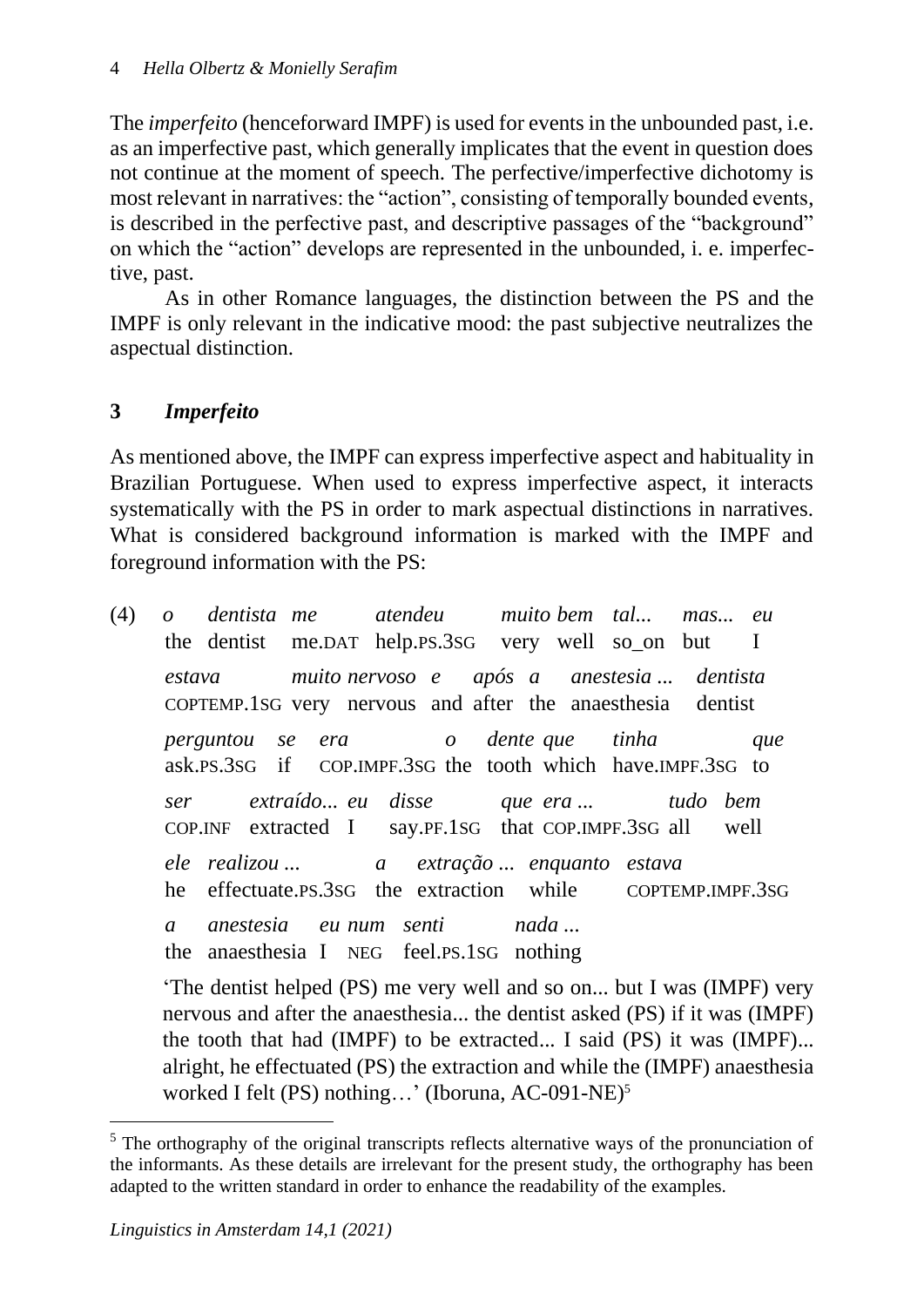When the IMPF expresses habituality, it encodes an unbounded repetition in the past, that is a repetition that does not have a limited number of occurrences. In (5), a boy who has just left school describes his routine during the school period, and in order to do so, he uses verbs in the IMPF.

(5) *até a semana passada eu acordava… e eu ia* until the week last I wake up.IMPF.1SG and I go.IMPF.1SG *pa escola ... escovava os dente*[*s*] *e eu ia pa* to school brush.IMPF.1SG the teeth and I go.IMPF.1SG to *escola* [...] *tinha cinco aulas diariamente de manhã né? ...* school have.IMPF.1SG five classes daily at morning TAG *das sete a meio-dia... tinha* [...] *duas aulas de…Física* from\_the seven to noon have.IMPF.1SG two classes of physics *...a terceira de Ciências* …[…] *e duas últimas de História ... e* the third of natural\_sciences and two last of history and *de tarde* [...] *eu ia … praticar esportes ... eu ia* at afternoon I go.IMPF.1SG practice.INF sports I go.IMPF.1SG *na quadra poliesportiva ali do Antunes ... jogava* to\_the field multiple\_sport there of\_the Antunes play.IMPF.1SG *vôlei ... futebol ...que mais?... e tinha vez que também* volleyball football what else and EXIST.IMPF time that also *que de noite eu ficava ali na pracinha ali ...* that at evening I stay.IMPF.1SG there in\_the square.DIM there *no Santo Antônio ... na sorveteria ... ficava* in the Saint Antônio in the ice cream parlor COPLOC.IMPF.1SG *conversando com meus colega*[*s*] *...* talk.GER with my.PL colleagues

'Until last week, I would wake up and go to school... I would brush my teeth and go to school [...] I had 5 lessons each day in the morning, from seven to noon, I had [...] two classes of Physics, the third one of Natural Sciences [...] and the last two were History classes... and in the afternoon, I would do sports... I would go to the sports center, over there in the Antunes district, I would play volleyball, football... what else? And sometimes I would also stay in the evenings, over there in that little square... in Santo Antônio... in the ice cream parlor... I would have a chat with my schoolmates...' (Iboruna AC-039-RP)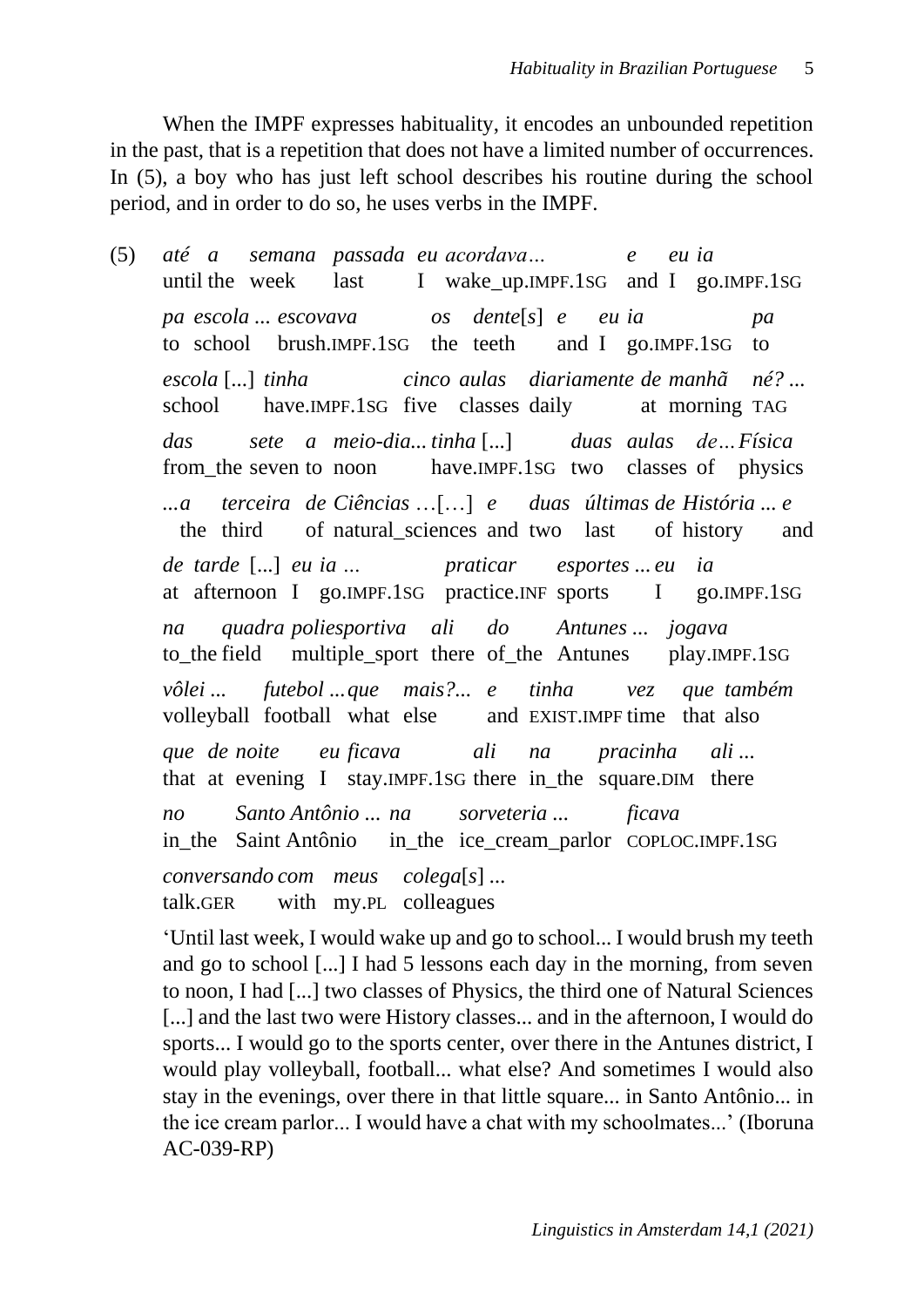The habitual events are SoAs that are spread throughout a period in an unbounded way. As it is expected due to this nature of habituality, the number of repetitions cannot be counted during the period described; nevertheless, modifiers of frequency, as *diariamente* 'daily', can be added in order to further specify the regularity of the repetition in the whole period.

The use of the IMPF to express habituality does not necessarily involve repetition:

(6) [informant answers to the question how the town was when he was young]

|             |  |                                                                    |  |  | a Rio Preto Motor ficava ha Galeria Bady Bassitt<br>the Rio Preto Motor COPLOC.IMPF.3sG in_the Galeria Bady Bassitt |
|-------------|--|--------------------------------------------------------------------|--|--|---------------------------------------------------------------------------------------------------------------------|
|             |  |                                                                    |  |  | era ali que era embaixo a Rio Preto Motor<br>COP.IMPF.3sG there that COP.IMPF.3sG downstairs the Rio Preto Motor    |
| hoje ela tá |  | $l\acute{a}$ emcima<br>today it.F COPTEMP.PRS.IND.3SG there in top |  |  |                                                                                                                     |

'the Rio Preto Motor was in the Galeria Bady Bassitt... it was there where it was downstairs the Rio Preto Motor... nowadays it is over there uphill...' (Iboruna AC-097-NE)

This example is reminiscent of Comrie's (1976: 27) well-known sentence *the Temple of Diana used to stand at Ephesus*, where there is no implication that the temple stood there multiple times throughout a given period. Example (6) shows a similar situation: the store used to be in a certain address throughout a period, but later it moved to different location.<sup>6</sup>

In sum, the IMPF can express habituality in the past, but does not do so systematically, as it can also fulfil a background function in past narrative contexts. When it expresses habituality, the notion of iterativity may or may not be involved.

## **4** *Sempre* **'always' + past context**

There is a strong tendency in Brazilian Portuguese to express habituality lexically, by means of adverbs such as *normalmente* 'normally/usually' *geralmente*  'usually', *sempre* 'always', both in present and in past tense contexts.

 $6$  Travaglia (2016: 49) claims that habituality in Portuguese involves iterativity because he did not find examples of non-iterative habituals in his data. Therefore, he argues that in the Portuguese translation of Comrie's example, the use of IMPF cannot be habitual, but is an expression of "indefinite aspect", which marks SoAs having an indefinite and unlimited duration; this analysis would then also apply to our example (6).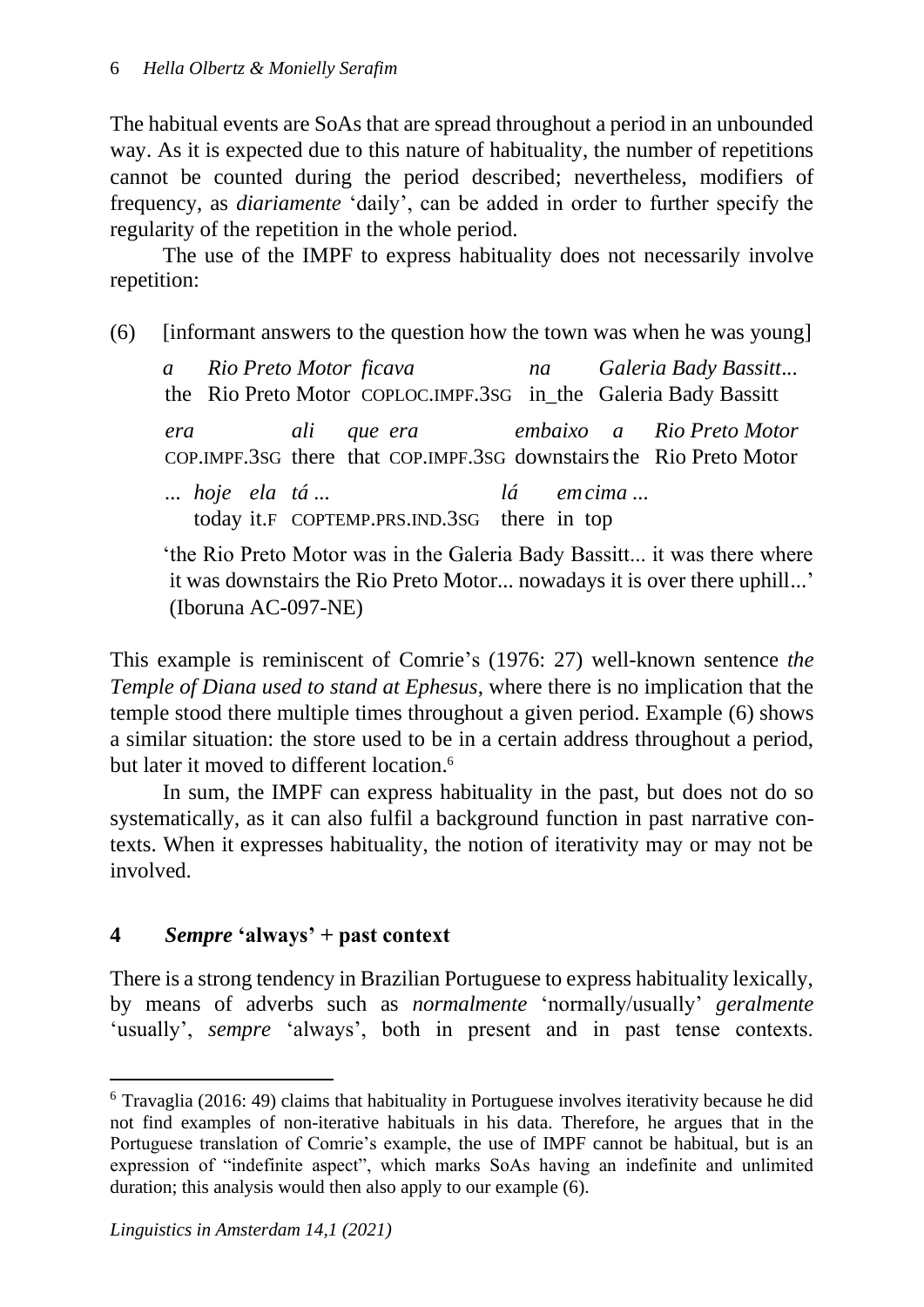*Normalmente* and *geralmente* occur with the present in (7a)–(8a) and the IMPF in (7b)–(8b):

- (7) a. *e rádio éh normalmente eu conserto assim éh* and radio HES normally I repair.PRS.IND.1SG like that HES *com uma facilidade muito grande* with a easiness very big 'and I normally repair radios very easily' (Iboruna AC-149-NE)
	- b. *e... quando eu comecei né? eu num sabia* and when I begin.PS.1SG TAG I NEG know.IMF.1SG *tem que ...tinha que cortar a mercadoria* have.PRS.IND.3SG to have.IMPF.3SG to cut.INF the ware *certa né? normalmente eu num cortava certo* correct TAG normally I NEG cut.IMPF.1SG correct *cortava torto né? então eu já levava* cut.IMPF.1SG slantwise TAG so I already have\_got.IMPF.1SG *umas bronquinha*[*s*] *né?* some scoldings TAG

'and when I started, right? I didn't know one has to... had to cut the ware [plastics] correctly, right? Normally I didn't cut it correctly, I cut it slantwise, right? So, I had already been enduring a lot of scolding, right?' (Iboruna AC-069-RP)

(8) a. *a cozinha é bem grande com uma mesa de* the kitchen COP.PRS.IND.1SG very large with a table from *madeira bem ... grande mesmo aquelas mesa*[*s*] *de área* wood very big indeed those tables of area *mesmo ...lá geralmente eu guardo a minha* indeed there generally I put.PRS.IND.1SG the my *moto fica tudo abarrotado todo dia...* motorbike COPLOC.PRS.IND.3SG all filled-up every day 'the kitchen is very big with a wooden table very... really big of those you have in the service area, there I generally put my motorbike, it is all full every day…' (Iboruna AC-050-DE)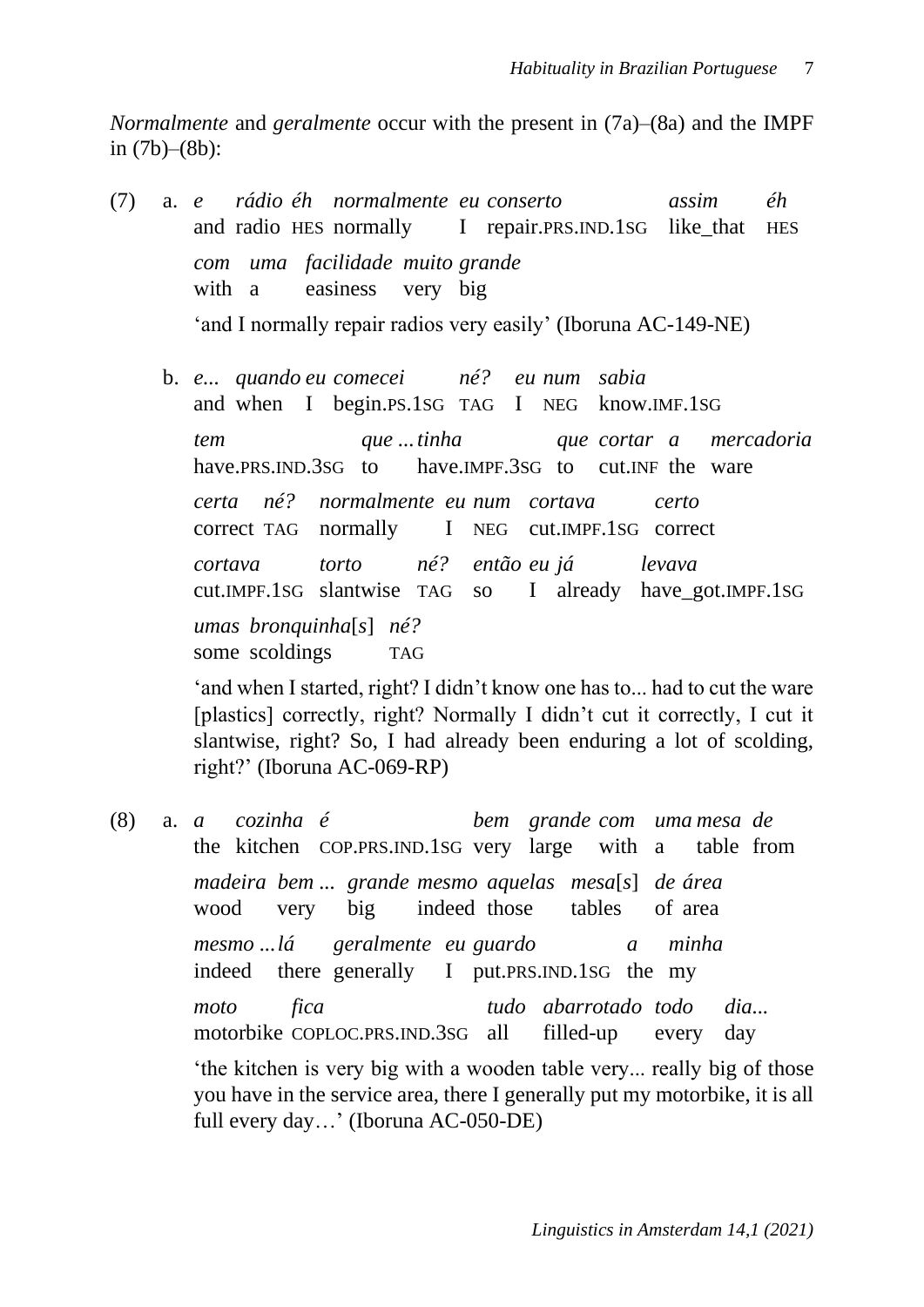b. *geralmente eu ficava com o material radioativo...* generally I COPLOC.IMPF.1SG with the material radioactive *responsável pelo material radioativo...*  responsible for the material radioactive 'generally I was with the radioactive material, I was in charge of the radioactive material…' (Iboruna AC-082-RP)

The distinctions made are straightforward: both (7a) and (8a) locate the habit in the present, and (7b) and (8b) in the past, co-occurring with the IMPF. The adverb *sempre* may also be used in the present, but the main difference from the other adverbs is that in past tense contexts it interacts in different ways with the PS and the IMPF, which makes it of interest to this paper*.*

Barreto & Freitag (2014: 278) point out that the IMPF itself already triggers the habitual reading as it is in the domain of imperfectivity, but it can be associated with adverbs to indicate frequency, as shown in the previous section. As for the PS contexts, the authors claim that the habitual meaning is achieved exclusively by means of the adverbial modifiers, because the PS by itself is unable to express habituality. However, the authors do not discuss why speakers can choose at all between the IMPF and the PS with *sempre* and which are the possible interpretations that arise in each context. This matter will be discussed in the present section.<sup>7</sup>

When *sempre* occurs with the IMPF*,* there is a generalized conversational implicature (in the sense of Levinson 2000) that the habitual event no longer holds at the moment of speech. This is immediately obvious in (9) and clear from the context in (10):

(9) *naquela época num tinha nem esgoto né? tinha ...* in\_that period NEG EXIST.IMPF not\_even drainage TAG EXIST.IMPF *era fossa né? o banheiro sempre ficava* COP.IMPF.3SG hole TAG the toilet always COPLOC.IMPF.3SG *no fundo do quintal... então num tinha recurso nenhum...*  in the back of the garden then NEG EXIST. IMPF resort none 'In those times there wasn't even drainage, right? There was... it was a hole in the ground, right? The toilet always was in the back of the garden... so there weren't any facilities at all...' (Iboruna AC-133-DE)

 $<sup>7</sup>$  Note that we will translate the IMPF with the simple past and the PS with the present perfect</sup> into English, thus reflecting their functional differences in the context of *sempre* (cf. Section 2 on the universal perfect function of the PS).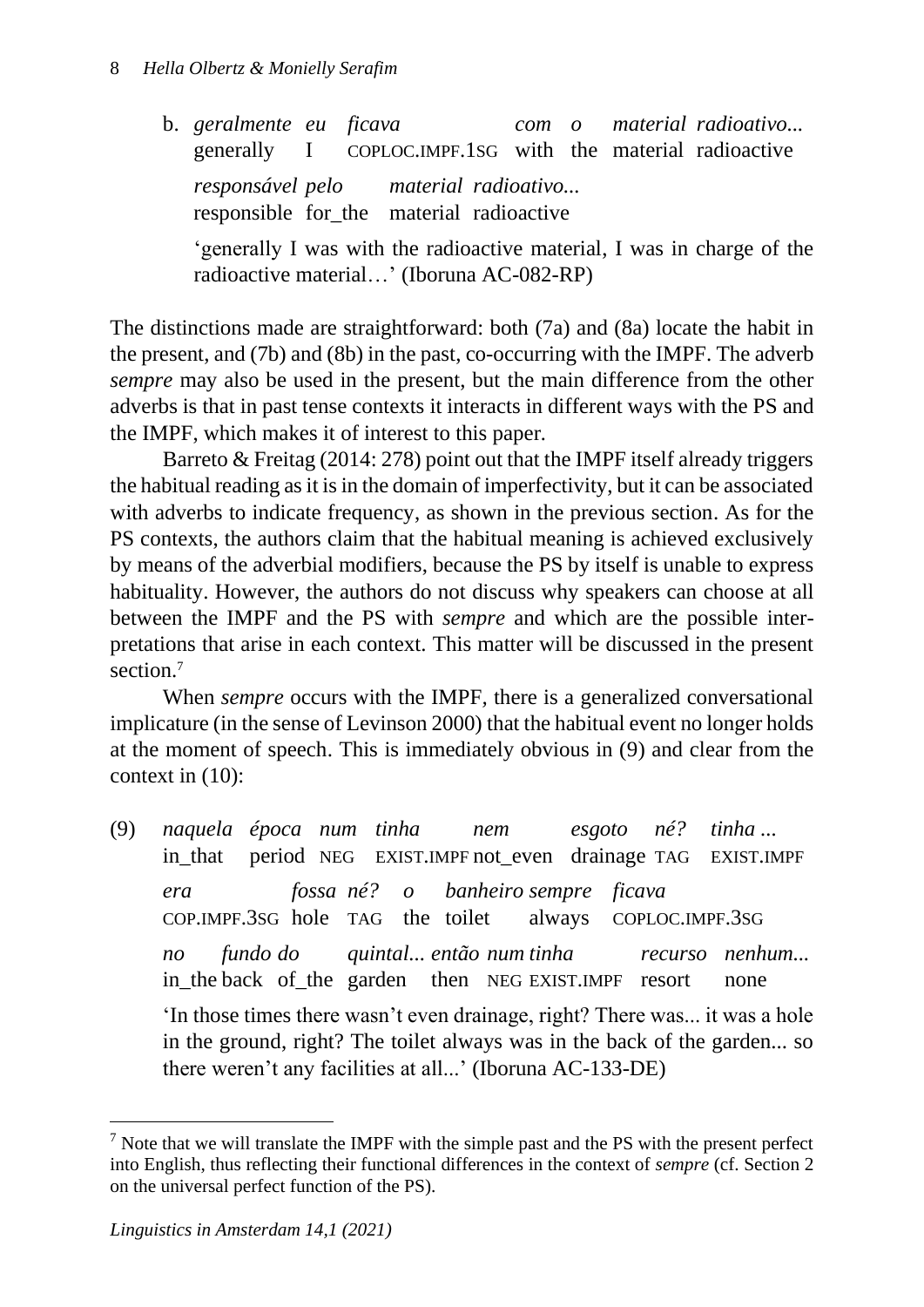(10) [a situation in the past, when the speaker's mother lived elsewhere]

*aí toda noite ... a minha mãe sempre escutava um* then every evening the my mother always hear.IMPF.3SG a *barulho na porta...* (Iboruna AC-055-NR) noise at\_the door 'so every evening, my mother always heard a noise at the door'

In (10) the speaker talks about the house his mother used to live in. As she no longer lives there, the only possible reading is that the repetition no longer holds at the speech moment. In such a case, the paraphrase with PS is of doubtful grammaticality:

(10') ? *aí toda noite ... a minha mãe sempre escutou um* then every evening the my mother always hear.PS.3SG a *barulho na porta ...* noise at\_the door 'so every evening, my mother has always heard a noise at the door…'

When the adverb *sempre* combines with the PS to express habituality, the implicature generally is that the habit holds until the moment of speech.

(11) *eu podia construir um sistema de contabilidade e também* I can.IMPF.1SG build.INF a system of accounting and also *um sistema administrativo que foi a área que eu* a system administrative which COP.PF.3SG the field which I *sempre gostei na minha vida, que é* always like.PS.1SG in\_the my life which COP.PRS.3SG *a administração* the administration

'I could build an accounting system and also an administrative system because it is the field that I have always liked in my life, which is administration.' (Iboruna AC-099-NE)

In (11), the speaker expresses his passion for managing, which still holds at the moment of speech. The fact that the speaker further specifies the duration of the habit by means of the modifier *na minha vida* 'in my life' ensures that the habit is valid in the present. Using the IMPF (in 11a) in such case is inappropriate: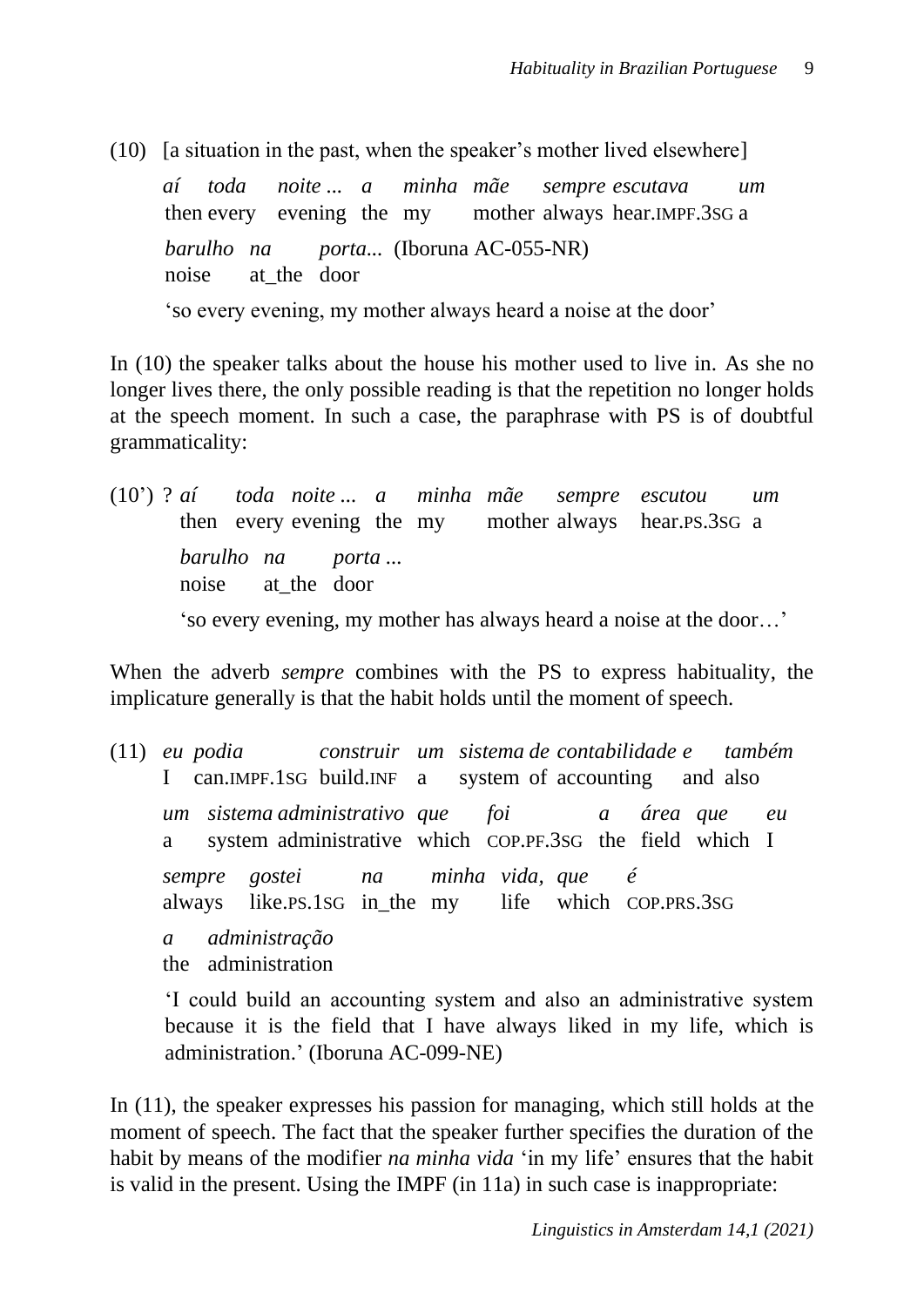(11') # *a área que eu sempre gostava na minha vida,* the field which I always like.IMPF.1SG in\_the my life *que é a administração...* which COP.PRS.3sG the administration

'the field that I always liked in my life, which is administration'

The example in (11') is not a paraphrase of (11). The use of the IMPF implicates that the habit no longer holds, which would only be the case if the speaker were about to die. In other words, the incompatibility between the IMPF and the adverbial modifier makes (11') inappropriate.

Although the modifier *na minha vida* confirms the interpretation as a habit that continues to obtain until the speech moment, the presence of such a lexical modifier is not necessary, as shown in (12).

(12) *a mãe dela tem uma garagem e ele* the mother of her have.PRS.IND.3sG a dealership and he *sempre trabalhou nessa garagem… inclusive ele* always work.PS.3SG in\_that dealership even he *ganha muito bem …* earn.PRS.IND.3SG very well

'her mother has a car dealership and he has always worked in that car dealership... he even earns a lot…' (Iboruna AC-040-NR)

The case in (12) illustrates a habit that still holds until the moment of the speech. There are no modifiers that restrict the frequency, as in the examples in  $(9)$ – $(11)$ , however the previous and following sentences are in the present, which excludes the reading that the habit no longer holds. Once again, the paraphrase with the IMPF would be ungrammatical: if the speaker wishes to express that a situation is still habitual at the moment of speech, the way to do so is to use *sempre +* PS rather than *sempre +* IMPF.

Note, in addition, that *gostar* 'to like' (11) does not imply repetition, while *trabalhar* 'to work' (12) does. This means that habituals coded by means of *sempre* with either the PS or the IMPF do not show any restrictions on iterativity or continuity. As we have shown, both situations are possible not only with the combinations mentioned, but also with the IMPF by itself, as illustrated in example (6) discussed in Section 3 above. The examples consistently show that, at least in Portuguese, habituality does not require iterativity regardless of the lexical or grammatical nature of the marker.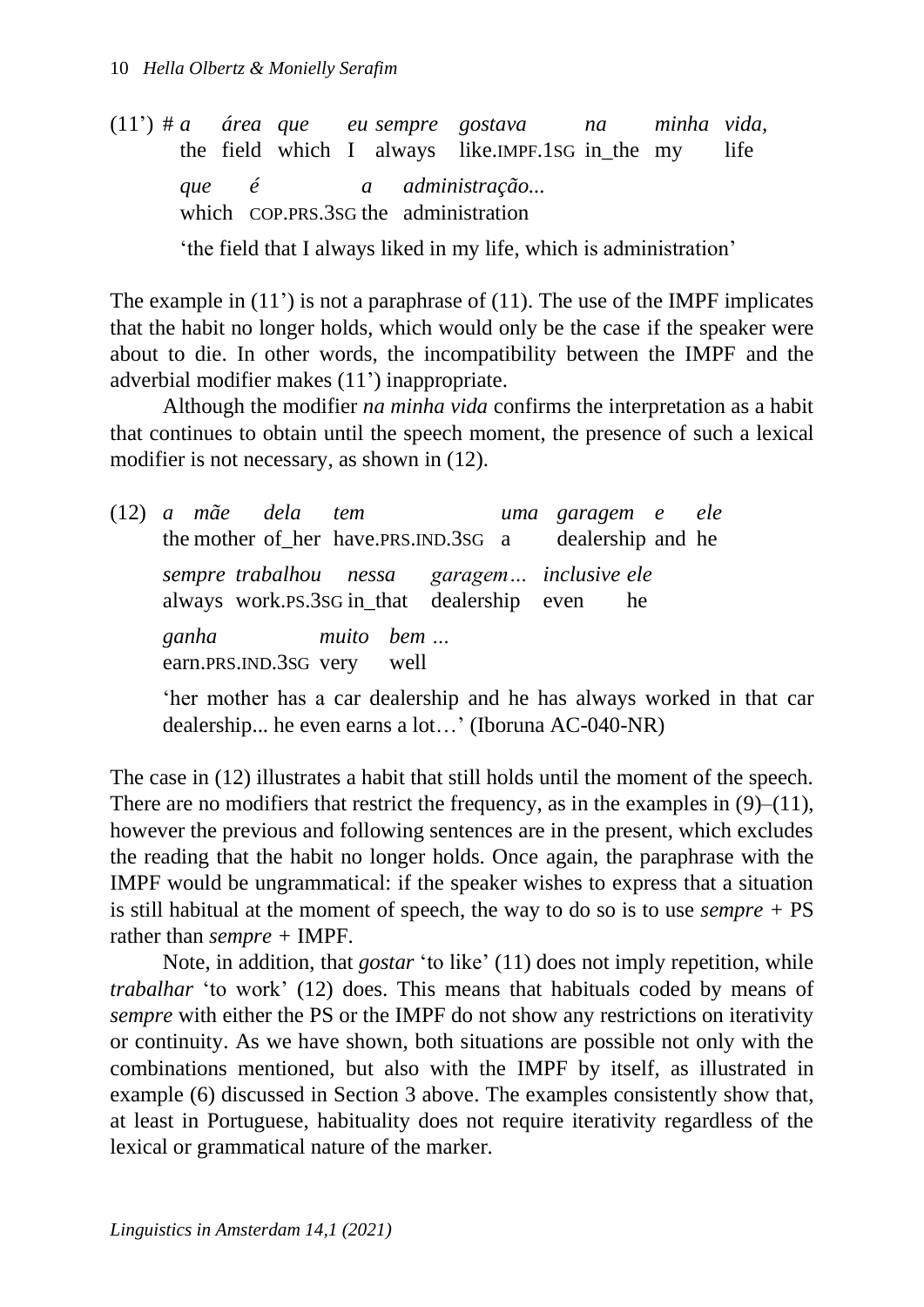The examples so far illustrate contexts in which only one reading is available for each combination of *sempre +* past tense/aspect marker, either because modifiers restrict the interpretation or because the previous or following discourse limits the interpretation of the habitual meaning. However, this is not always the case, as in certain uses the continuation of the habit described in the IMPF is not entirely excluded. Note that we indicated that the non-continuation of the habit with *sempre* in combination with the IMPF is a conversational implicature, and, as such, it can be cancelled. $8$  Consider the examples in (13):

- (13) a. *Meu irmão sempre comprava doces para mim*. my brother always buy.IMPF.3SG sweets for me 'My brother always bought sweets for me.' (Travaglia 2016: 106)
	- b. *Meu irmão sempre comprava doces para mim* my brother always buy.IMPF.3SG sweets for me *e ainda compra.* and still buy.PRS.IND.3SG 'My brother always bought sweets for me and he still does.'

Although (13b) is probably not the default way of expressing the continuation of the habit, it is fully grammatical and acceptable. Yet due to the implicature of noncontinuation, the IMPF is avoided whenever the speaker wants to express that the event or situation continues, and in this case the use of *sempre +* PS is preferable, as can be appreciated in the following example.

(14) *eu passei uma época ruim também com a minha* I pass.PS.1SG a period bad also with the my *vó porque minha vó sempre tratava* grandmother because my grandmother always treat.IMPF.3SG *a\_gente mal né? sempre tratou a\_gente mal ... desde criança* us badly TAG always treat.PS.3SG us badly since child 'I also had a hard time with my grandmother because my grandmother always treated us badly, right? She has always treated us badly... since our childhood' (Iboruna AC-069-NE)

<sup>8</sup> According to Comrie (1976: 28–29), it is often claimed that the fact that the situation no longer holds is in the meaning of the English Habitual Past and the Russian Habitual Past, for example. However, the author argues that it is possible for one to say that situation still holds in the ensuing discourse without contradictions.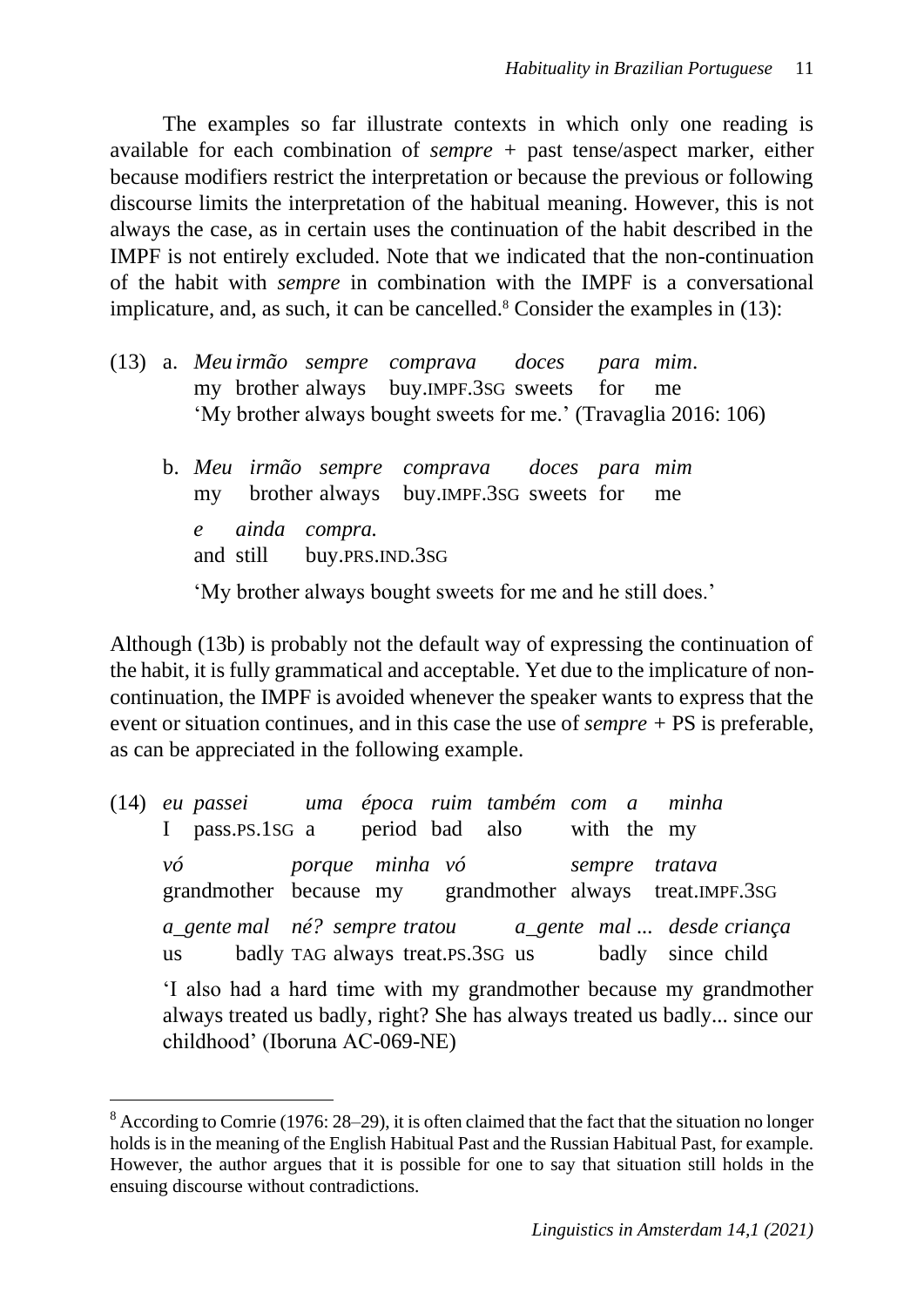In (14), first the speaker uses the IMPF to express that his grandmother used to treat him badly, however in what follows he corrects himself by switching to the PS. This switch probably is due to the perception that he might be misunderstood in the sense that nowadays things would be settled between the speaker and his grandmother. Moreover, when he uses *sempre +* PS another modifier is also added, i.e. *desde criança* 'since our childhood', which indicates that the event started in a moment of his past, but has not yet ended.

Summing up, the adverb *sempre* interacts with the IMPF and the PS to express habituality in past contexts. Both can be used in contexts where the habit implies iterativity and in contexts where iterativity does not play a role. The main difference, as stressed throughout this section, is that *sempre +* IMPF implicates that the situation no longer holds, and *sempre +* PS implicates the opposite.

## **5 Periphrastic expressions:** *costumar* **+ infinitive and** *viver* **+ gerund**

This section will discuss two constructions that have been considered to be dedicated expressions of habitual meaning, *costumar* 'usually [do]', constructed with a bare infinitive (Bechara 2009: 232; Travaglia 2016: 213–214), and *viver* 'live', constructed with a gerund (Travaglia 2016: 210–211). The former may be supposed to have a habitual function because of its very meaning; the latter belongs to the set of verbs that are typically regarded as a source of the grammaticalization of habituals (Bybee et al. 1994: 154–156). In both constructions, the finite verb functions as an auxiliary, which, in Portuguese, means that it cannot occur on its own. More concretely, the infinitive in the case of *costumar*  and the gerund in the case of *viver* cannot be questioned or pronominalized:

- (15) a. *é apenas um campo de grama ... onde as* COP.PRS.IND.3SG only a field of grass where the *crianças costumam brincar*  children HAB.PRS.IND.3PL play.INF 'It is only a grass field... where children play' (Iboruna AC-088-DE)
	- b. \**o\_que costumam as crianças no campo de grama?* what HAB.PRS.IND.3PL the children on\_the field of grass 'What usually-do children on the grass field?
	- c. \**as crianças costumam isso no campo de grama.* the children HAB.PRS.IND.3PL this on\_the field of grass 'Children usually-do this on the grass field.'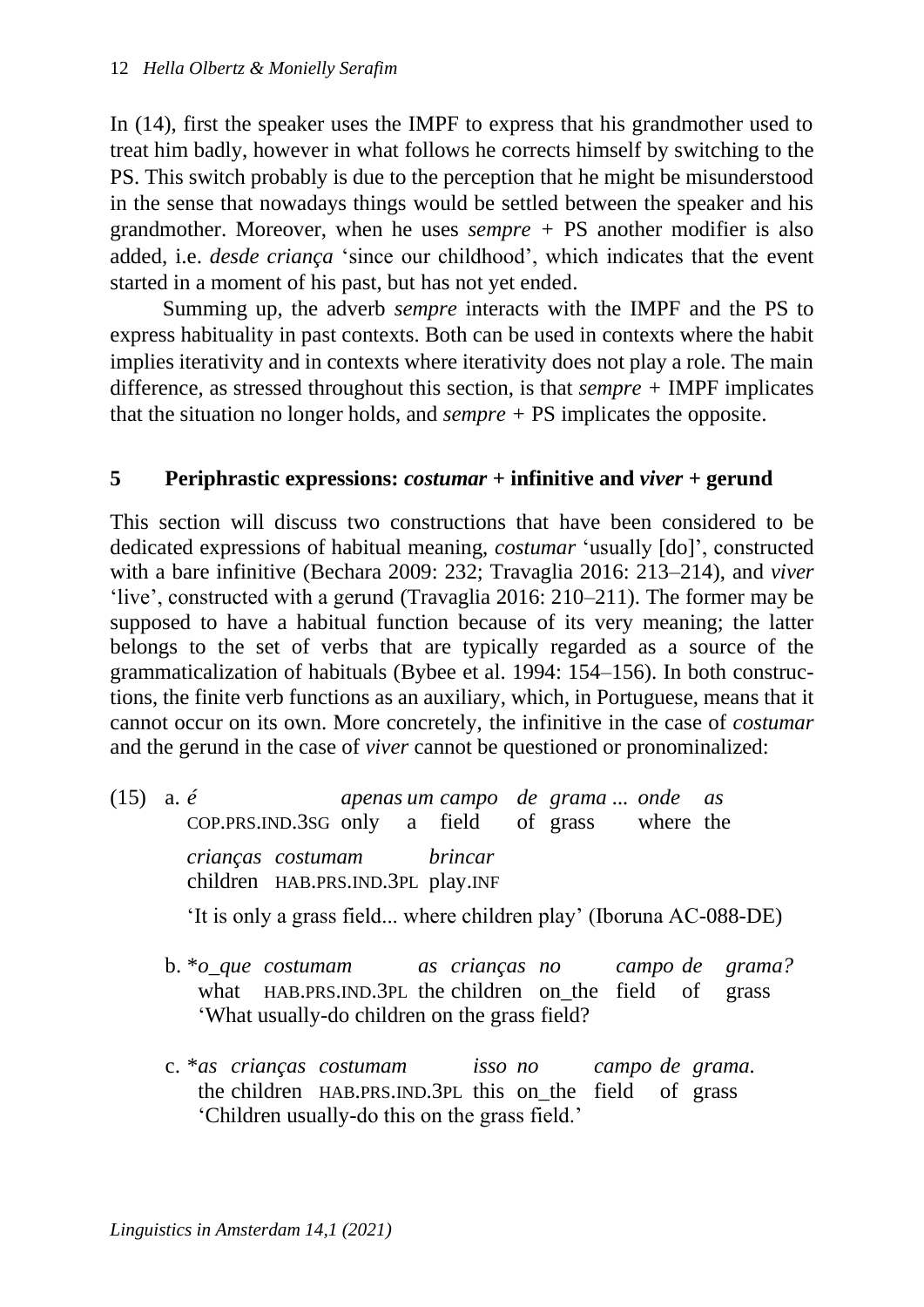- (16) a. [*os professores*] *vivem faltando* ... the teachers live.PRS.IND.3PL be\_absent.GER 'The teachers are always absent...' (Iboruna AC-014-RO)
	- b. # *Como é que os professores vivem?* how COP.PRS.IND.3sG that the teachers live.PRS.IND.3PL 'How do the teachers live?
	- c. # *Os professores vivem assim.* the teachers live.PRS.IND.3PL this way 'The teachers live like this.'

The difference between these two cases is in the fact that examples (15b) and (15c) are ungrammatical, while (16b) and (16c) are grammatical but inappropriate as reformulations of (16a). This is due to the fact that *costumar* is an auxiliary only, whereas *viver* receives its lexical reading 'live' by default whenever a grammatical reading of the construction with the gerund is excluded.

We will now discuss each of the constructions individually, beginning with the one with *costumar* (5.1) and then turning to *viver* + gerund (5.2).

## *5.1* **Costumar** *'usually* **[***do***]***' + infinitive*

The auxiliary *costumar* co-exists with the lexical verb *acostumar* 'accustom', which can be used (i) transitively, (ii) reflexively and can be followed by (iii) a prepositional construction introduced by *com* 'with' or (iv) an infinitival clause preceded by the preposition *a* 'to'. The last of these construction types, which is the one that looks most similar to the auxiliary construction, is illustrated in the following example:

(17) a. *eu num tava acostumada a sair e* I NEG COPTEMP.IMPF.1SG acustomed.F to go\_out.INF and *ficar bêbada* get.INF drunk.F 'I wasn't accustomed to go out and get drunk' b. *eu num tava acostumada a isso* I NEG COPTEMP.IMPF.1SG acustomed.F PRP this *entende?* understand.PRS.IND.2SG

'I wasn't accustomed to this, you understand?' (Iboruna AC-150-NE)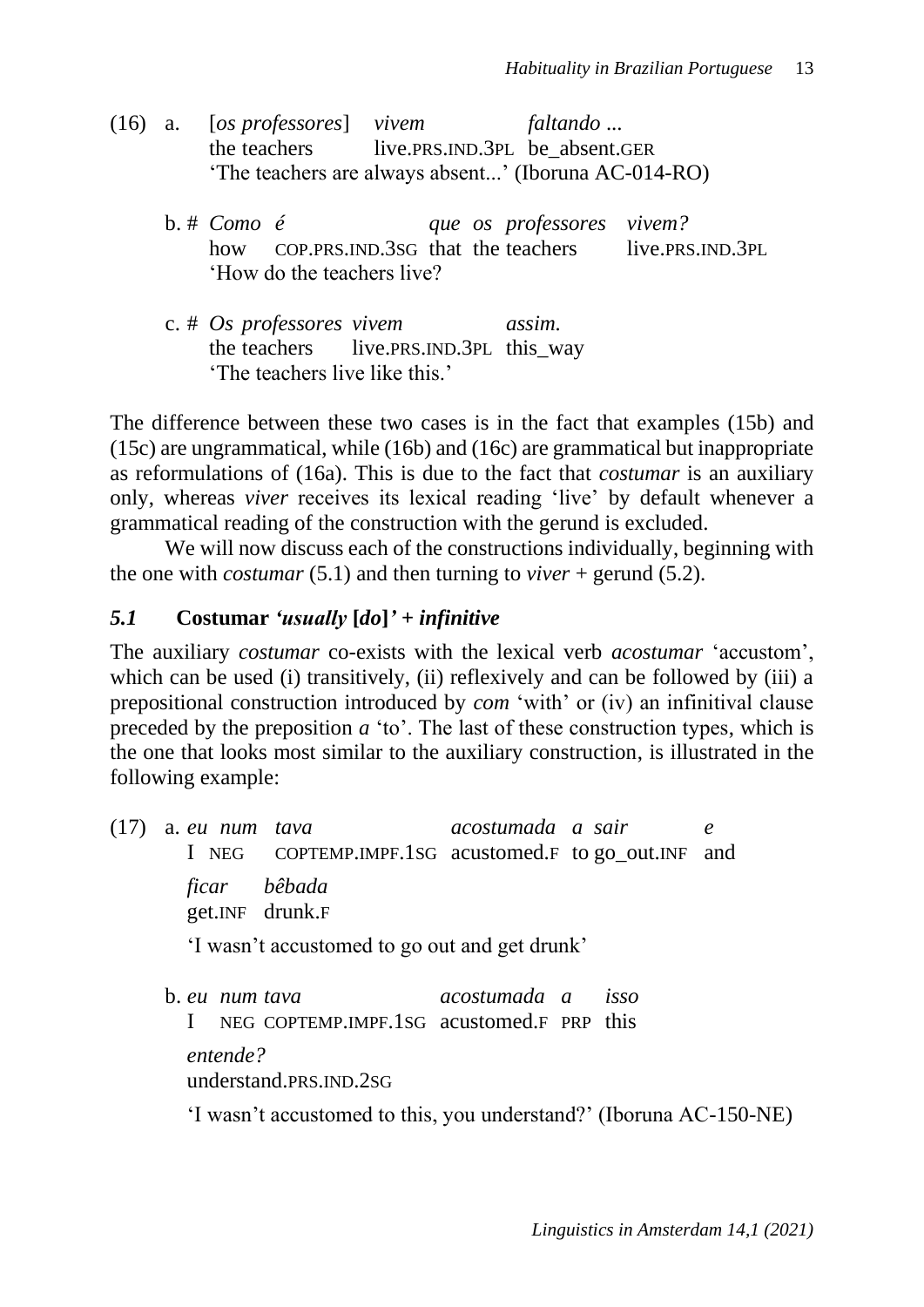The infinitival expression *sair e ficar bêbada* in the invented example (17a) could perfectly be referred to by the pronoun *isso* in (17b), which proves the clausal nature of this expression and thus the lexical character of the verb *acostumar*.<sup>9</sup>

The auxiliary construction with *costumar* is widely applicable: it occurs with animate entities, both in active (18) and in passive constructions (19). But the referent can also be an event (20) and (21):

- (18) *como que faz o macarrão que a\_senhora* how that make.PRS.IND.2sG the pasta which you.POLITE *costuma fazer todo sábado*  HAB.PRS.IND.3SG make.INF every Saturday (Iboruna AC-136-RP) 'How do you make the pasta that you make every Saturday?'
- (19) *Eles costumavam ser chamados de psicopatas.* they HAB.IMPF.3PL COP.INF called PREP psychopaths 'They used to be called psychopaths.' (CdP Web/Dialects, Press)
- (20) *limão tem muito lá no sítio ...* lemon EXIST.PRS.IND much there in\_the small\_farm *costuma ter no sítio*  HAB.PRS.IND.3SG EXIST.INF in\_the small\_farm

'There is much lemon there on the small farm... there usually is on the small farm' (adapted from Iboruna AC-067-RP)

(21) *quando a\_gente vai pra praia costuma chover* when we go to the beach HAB.PRS.IND.3SG rain.INF *o tempo todo né?* the time all TAG 'When we go to the beach it usually rains all the time, doesn't it?' (Iboruna AC-133-DE)

The use of *costumar*, which we consider to be a clearly dedicated grammatical expression of habituality, with the existential SoA *ter limão* 'there [is] lemon' in (20), and with the meteorological verb *chover* in (20) confirms our idea mentioned

<sup>9</sup> Interestingly, the distinction between *acostumar* and *costumar* (both based on Latin CONSUES-CERE 'be accustomed') must be a relatively recent phenomenon. In the historical corpus Tycho Brahe we found evidence of the fact that until the end of the 17th century the highly frequent *costumar* fulfils both functions, while the infrequent *acostumar* appears mostly in its participial form with the adjectival meaning 'usual'. It is only from the 19th century onward that the two verbs are consistently separated both in oral and written usage.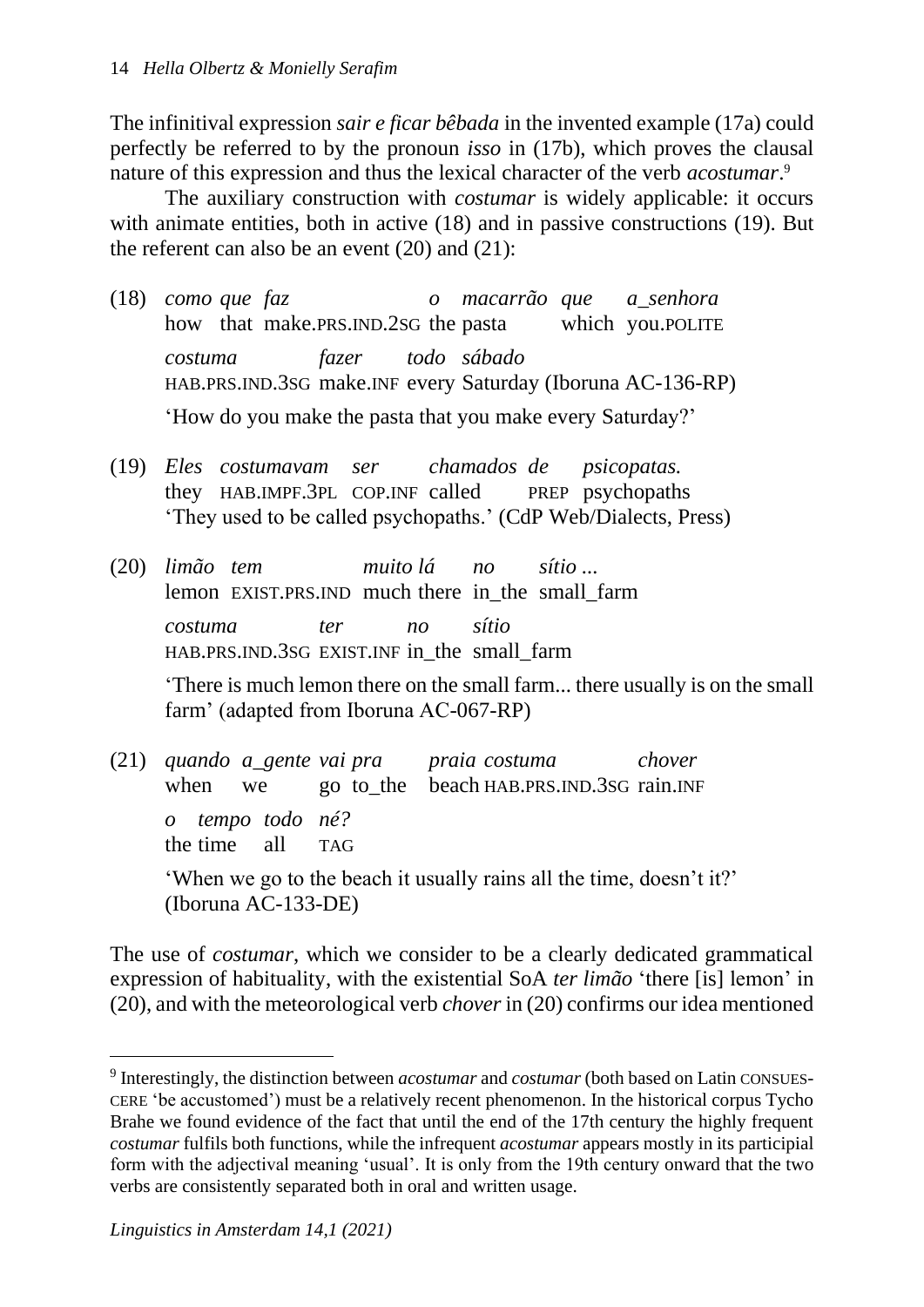earlier that habituality does not necessarily involve human referents; in fact, it can occur without any referent at all. This means that Dik's definition "Habitual Aspect signals that the SoA (potentially) recurs due to a habitual propensity of the participant involved" (Dik 1997: 236), which is shared by Bertinetto & Lenci  $(2012: 854)$ , is not entirely satisfying.<sup>10</sup> We will return to this issue in Section 6.

As regards the grammatical context in which *costumar* is used, the 66 cases in our Iboruna corpus all appear in the present tense or in the IMPF. In written press texts, we also found some examples of *costumar* in the PS, typically with *nunca* 'never' and *sempre* 'always', which, as we showed in Sections 2 and 4, requires the PS in Portuguese, when universal perfect meaning is being expressed:

(22) [*O perfil do secretário é o principal parâmetro para as ações do setor.*]

*Personalismo nunca costumou dar em boa coisa.* personalism never HAB.PS.3SG give.INF in good thing

'[The profile of the secretary is the main guideline for the actions taken by the sector.] Personalism has never used to lead to good results.' (CdP NOW, *O Povo* 11-7-2017)

In respect of mood selection, *costumar* appears only very rarely in the subjunctive, such as in the following counterfactual conditional clause:

| (23) A acusação de comercialismo é<br>the accusation of commercialism COP.PRS.IND.3SG ridiculous |  |  |  |  |                                                                                                                      | $ridícula -$ |  |  |
|--------------------------------------------------------------------------------------------------|--|--|--|--|----------------------------------------------------------------------------------------------------------------------|--------------|--|--|
|                                                                                                  |  |  |  |  | como se Cézanne ou Renoir costumassem pintar de graça<br>as if Cézanne or Renoir HAB.PST.SBJV.3PL paint.INF for free |              |  |  |
| 'The accusation of commercialism is ridiculous – as if Cézanne or Renoir                         |  |  |  |  |                                                                                                                      |              |  |  |

had used to paint for free' (CdP, Genre/Historical, Press)

Finally, *costumar* incidentally co-occurs with other auxiliary constructions, such as aspectual (24) or modal (25) constructions. Consider the following examples:

(24) *coloco toda água e eu costumo ficar* put.PRS.IND.1SG all water and I HAB.PRS.IND.1SG COPLOC.INF *mexendo ali por uns dois minutos ainda ... né?*  mix.GER there for some two minutes still TAG

'I add all the water and I usually go on stirring for two more minutes or so, right?' (Iboruna AC-088-RP)

 $10$  The restriction of habituality to events with human or animate referents may be related to the fact that both Dik and Bertinetto & Lenci do not base their argumentation on authentic language use but rely exclusively on made up examples.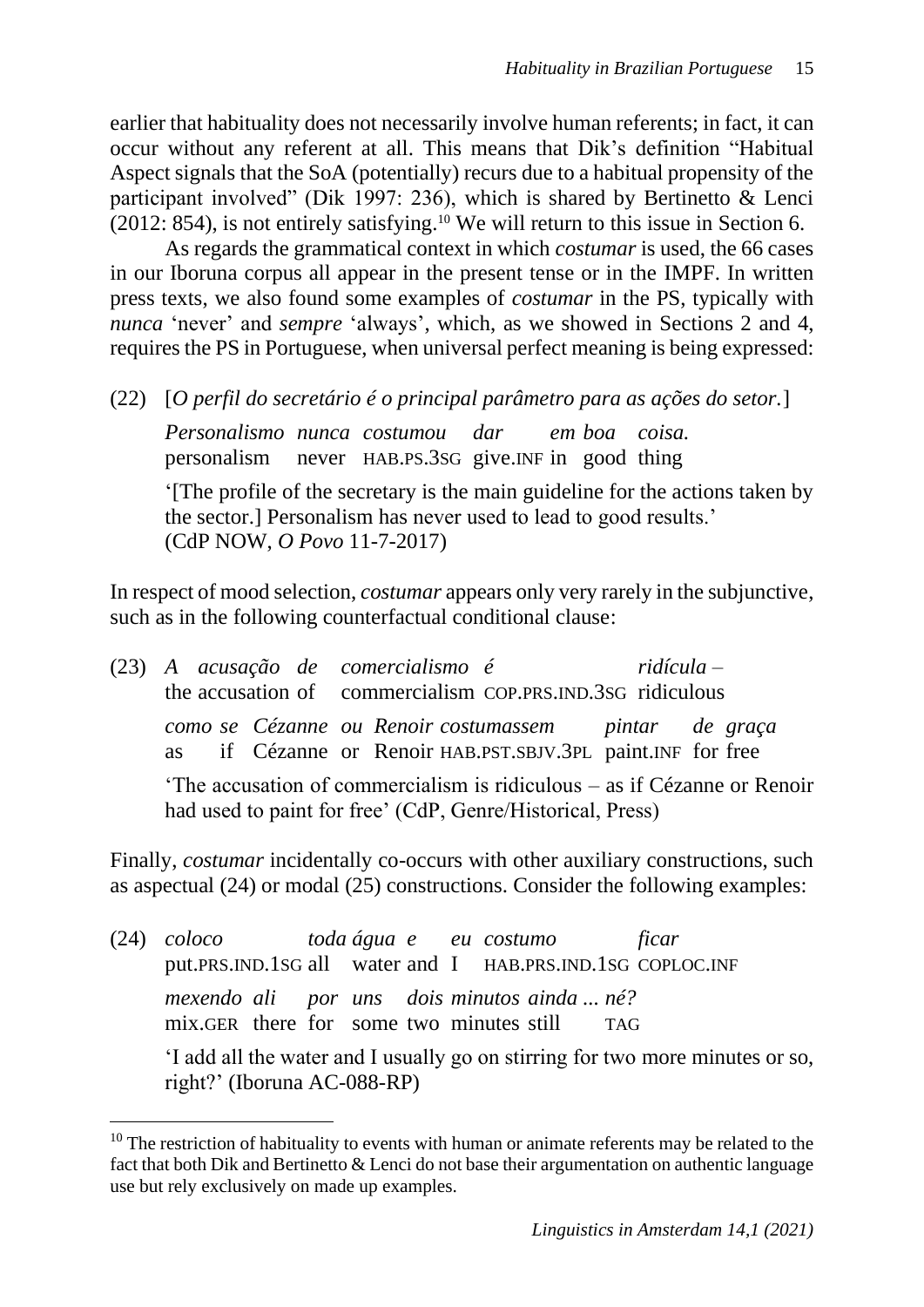(25) [*Procurar pelos insetos já faz parte da rotina diária dela*, *que*]

*costuma ter que arrastar os móveis para saber* HAB.PRS.IND.3SG have.INF to drag.INF the furniture for know.INF *se tem algum animal escondido*. if EXIST.PRS.IND some animal hidden

'[Searching for insects already makes part of the daily routine of hers, so that] she usually has to shift around the furniture in order to find out if there is some hidden animal.' (CdP NOW, *O Globo* 28-6-2018)

In (24), the habitual construction scopes over a construction with the locative copula *ficar* expressing a subcategory of progressive aspect<sup>11</sup> and in (25) over the grammaticalized expression of participant-oriented dynamic necessity *ter que*  'have to'. In both cases, the scope relation confirms what one would expect. Whereas habituality scopes over a set of SoA's, (i) progressive aspect forms part of phasal aspect, specifying the inner structure of a SoA (Dik 1987; Hengeveld 2011), and (ii) participant-oriented modality specifies the relation between the main participant and a single SoA (Hengeveld 2004, Dall'Aglio Hattnher & Hengeveld 2016).

Note, finally, that we have not found any case of an operator scoping over the habitual construction.

## *5.2* **Viver** *'live' + gerund*

As mentioned above, a crucial difference between the two periphrastic constructions is that, while *costumar* has an exclusively habitual meaning, *viver* is a lexical verb put to a grammatical use in the gerund construction. The meaning of the grammatical construction is in a hyperbolic relation to the lexical meaning of *viver* 'live':

(26) *meu vizinho vive me chamando para ajudar ele* my neighbour live.PRS.IND.3SG me call.GER for help.INF him *com o computador* with the computer

'My neighbour keeps calling me to help him with his computer'

(Iboruna AC-010-RO)

<sup>&</sup>lt;sup>11</sup> In the function of progressive aspect, the gerund construction with *ficar* is more specific than the progressive with *estar* in that it indicates the continuation of the progression of a SoA. The gerund construction with *estar* is about twice as frequent as that with *ficar*: there are more than 1000 tokens of the former construction in Iboruna and 514 of the latter*.* As copula, *ficar* has a locative meaning as opposed to *estar*, which primarily indicates contingency in Portuguese. On the grammaticalization of *ficar* as a locative copula and *ficar +* gerund in analogy to *estar* + gerund, cf. Lehmann (2008).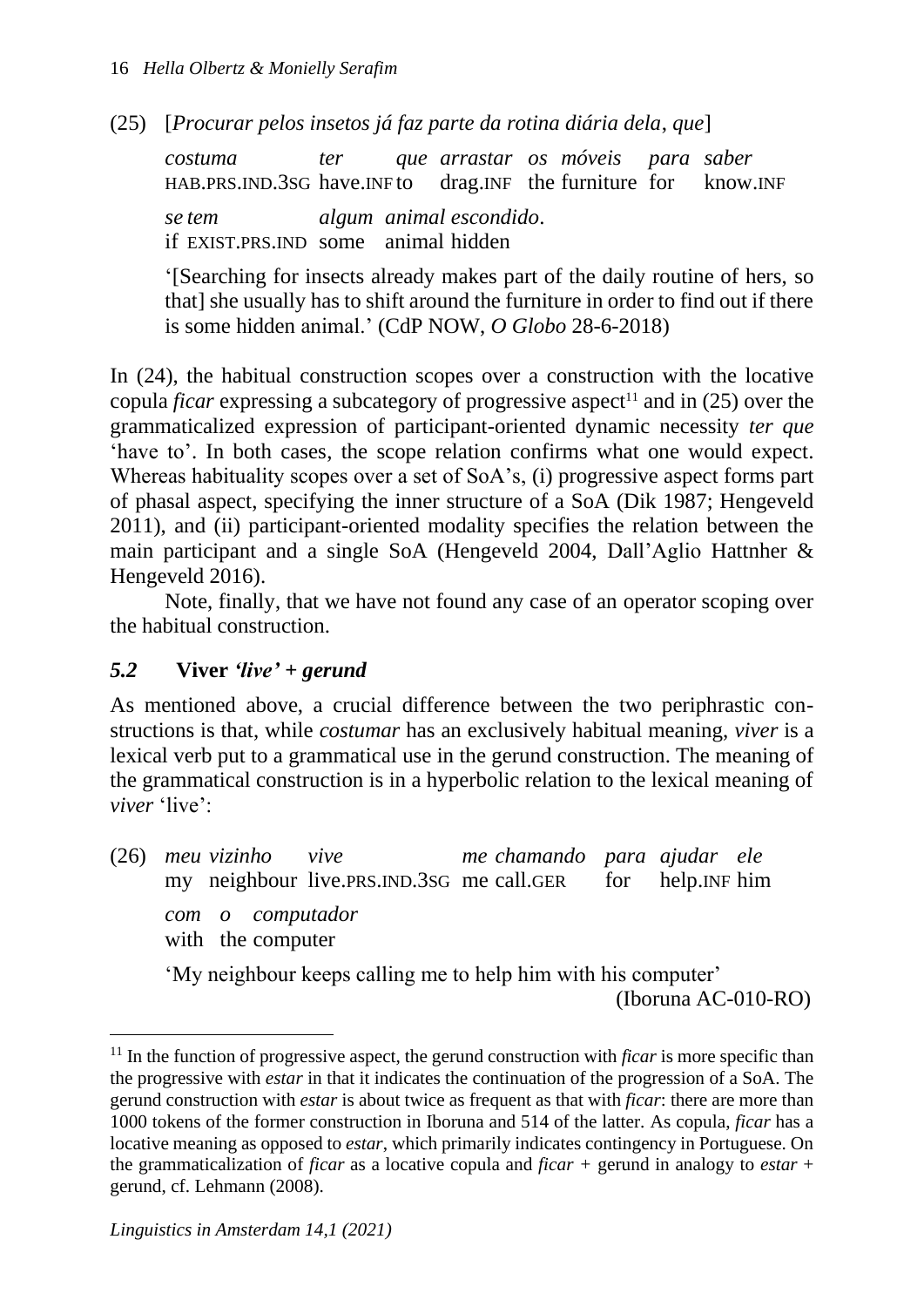In comparison to the *costumar* construction discussed above, *viver* + gerund is used much less frequently (10 occurrences in the Iboruna corpus).

The applicability of the *viver* construction is as wide as the one with *costumar*. Although in the corpus data we had access to, the *viver* construction occurs only with animate referents, it can also take inanimate referents (27) and also occur with existential constructions (28), both incompatible with the lexical origin of *viver* (cf. also Amaral 2013: 273–274)*.*

(27) *Os ônibus são velhos, vivem quebrando na* the busses COP.PRS.IND.3PL old.PL live.PRS.IND.3PL break.GER in\_the

*estrada, sujos e não cumprem horário.* highway filthy.PL and NEG fulfil.PRS.IND.3PL time\_table

'The busses are old, they continually break down on the highway, they are filthy and don't run according to the time table'

(http://www5.sefaz.mt.gov.br/)

(28) *A avenida é estreita, vive tendo* the avenue COP.PRS.IND.3SG narrow live.PRS.IND.3PL EXIST.GER

*acidentes e atropelamentos.* accidents and run-overs

'The street is narrow, there are continually accidents and run-overs.' (https://diariodonordeste.verdesmares.com.br)

However, as the translations of (26)–(28) indicate, the meaning of the *viver*  construction seems to be closer to frequentativity than to habituality, which confirms the view presented by Amaral in her (2013) study of this construction, according to which *viver* + gerund is a frequentative pluractional construction. At the end of this section, we will provide grammatical evidence of the fact that the construction does not express habitual aspect, an option which Amaral does not even consider.

In analogy to the procedure followed in the context of the infinitive construction with *costumar*, we will consider the grammatical contexts in which the construction occurs beginning with tense/aspect combinations: like *costumar*, present indicative and IMPF are the default with *viver*. Cases with the PS are rare, and moreover, *viver* then tends to be interpreted as a lexical construction (Amaral 2013: 274–275; Travaglia 2016: 210).

The infrequent interaction with modal auxiliary expressions is illustrated by means of the following example, in which *viver* co-occurs with a modal of necessity: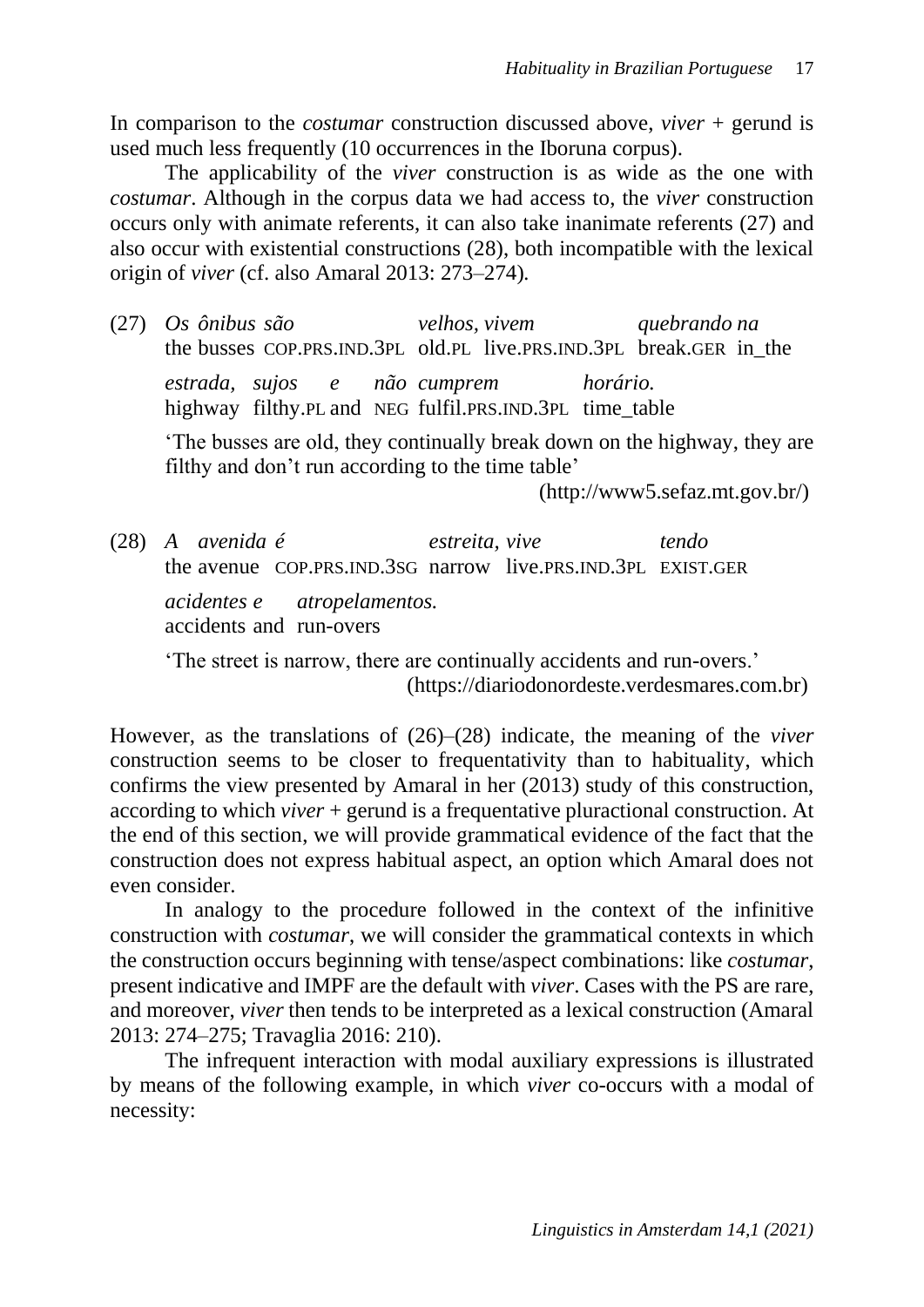(29) [On the Bolsonaro administration]

*os parlamentares do partido do presidente vivem* the parlamentarians of the party of the president live.PRS.IND.3PL *tendo que"apagar incêndios" da administração federal.* have.GER to extinguish. INF fires of the administration federal 'The members of parliament of the president's party continually have to "put out the fires" of the federal government.' (CdP NOW, blogdarose.band.uol.com.br 4-6-2019)

Again, as in the case of (25) above, the expression *ter que* 'have to' of dynamic participant-oriented necessity occurs within the scope of the periphrasis, as one would expect: the *viver* periphrasis modifies a set of SoAs, but participantoriented modality operates on the relation between the referent of the first argument and the SoA.

What is crucially different in relation to the habitual construction with *costumar*, becomes clear in the following instance:

|  | $(30) - O$ que você faria |  |  | se ganhasse na loteria?<br>what you do.FUT.ANT.2sG if win.PST.SBJ.2sG in the lottery                                   |  |                                                                  |
|--|---------------------------|--|--|------------------------------------------------------------------------------------------------------------------------|--|------------------------------------------------------------------|
|  |                           |  |  |                                                                                                                        |  | go.IMPF.1SG travel.INF much go.IMPF.1SG live.INF only travel.GER |
|  |                           |  |  | '– What would you do if you won in the lottery?<br>$\mathbf{r}$ and a state and the state of the state of $\mathbf{r}$ |  |                                                                  |

– I would travel a lot, I would do nothing but travel.'

(adapted from PEUL 2000 16-25 F2)

In this example, *viver* scopes over an analytic future within a hypothetical context. Although the future is probably inexistent in habitual contexts in spoken Brazilian Portuguese as far as we have seen,<sup>12</sup> it is not so much the future itself that is the problem here, but the fact that, in the context of first-person singular reference, the analytic future can additionally express intentionality, which is the case in the present context: the situation described entirely depends on the speaker's will. In other words, as things are put here, the speaker would control his hypothetical 'habitual' behaviour, which is incompatible with the very notion of habituality. The reason for this incompatibility is nicely explained by Bertinetto & Lenci (2012: 862), who argue that, due to their characterizing function, "habitual sentences" are inherently stative; obviously, states defy agentivity.

<sup>&</sup>lt;sup>12</sup> Bertinetto & Lenci (2012: 856) claim that the compatibility with all tenses, including the future, is what habituality distinguishes from iterativity. But this is not what we have seen confirmed in our data: we have considered a total of 143 tokens of *costumar* in different oral corpora (Iboruna, PEUL, NURC-RJ) without coming across any instance of *costumar* in the future tense.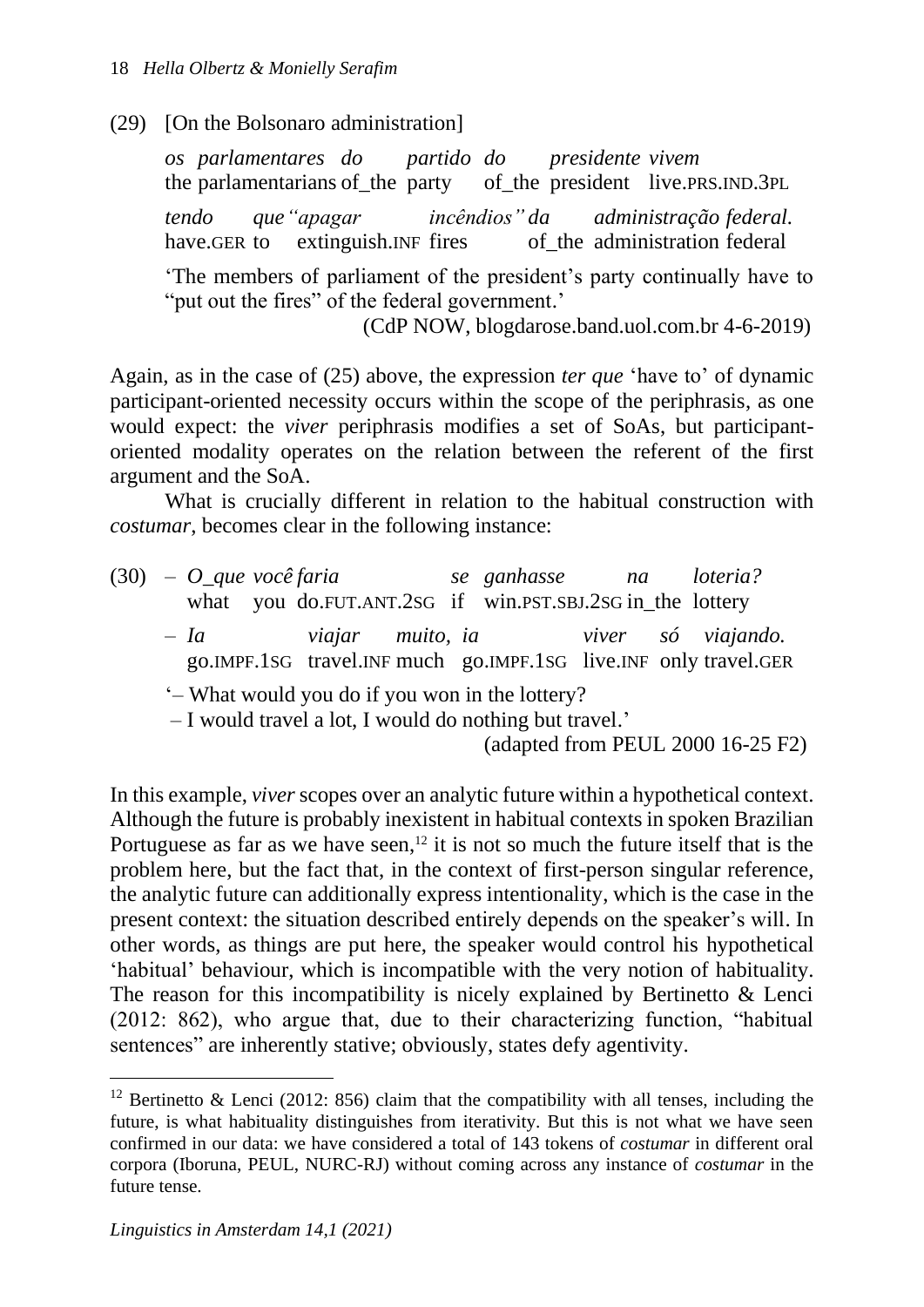This confirms our earlier conclusion that *viver* + gerund is indeed not a marker of habitual, but rather one of frequentative aspect. This does of course not exclude the theoretical possibility that the periphrasis with *viver* could acquire a habitual meaning in the long run. As mentioned earlier, 'live' has been identified as a possible source of habituality by Bybee et al. (1994: 154–156); in addition, Heine & Kuteva (2002: 197) consider "continuous" as a first step in the grammaticalization of 'live', which may be followed by "habitual" as its grammaticalization proceeds.

### **6 Discussion**

It has turned out that each of the habitual expressions we discussed in this paper also appears, albeit infrequently, with SoAs that are incompatible with habituality as defined by Dik (1997) and Bertinetto & Lenci (2012) as a 'characteristic property of an individual involved in a given SoA'. This definition excludes *a priori* the possibility of having an inanimate referent or even no referent at all (in the case of meteorological predicates) and also the existence of habitual states. Although most of the instances in our main corpus do concern animate referents (194 of the 216 tokens of the lexical strategy with *sempre* 'always' in the past tense, and 60 of the 63 tokens of *costumar*), thus complying with this definitory restriction, some do not. First, in examples (6) and (9) in the IMPF the habitual expressions describe a state that is characteristic of a given period,<sup>13</sup> rather than a characteristic of a human referent. Second, the dedicated grammatical expression of habituality *costumar* modifies a SoA that has *limão* 'lemon' as its referent in (20), in the context of a characteristic of a small farm; it operates on the meteorological predicate *chover* 'rain' to describe the characteristic of the weekends on the beach of the speaker in (21). What is more difficult to account for is the use of *costumar* (22) where the referent is an abstract concept *personalismo* 'personalism'; perhaps one could say that the negative evaluation of the concept in (22) is characteristic of 'best practice' in politics.

In our view, the authors quoted above describe a kind of ideal usage of habituality, based exclusively on made-up examples, to which, in practice, there will always be counter-examples. Therefore, we prefer the less restrictive definition by Comrie, according to which habituals "describe a situation which is a characteristic of an extended period of time" (Comrie 1976: 25–26) with the additional specification that habituality typically involves recurrent events characteristic of an animate participant in these events.

A further point to be discussed is what determines the speaker's choice between the three strategies of the expression of habituality described in this paper. The most straightforward distinction is that between the habitual use of the

<sup>&</sup>lt;sup>13</sup> This implies that the SoA described is foregrounded, which excludes an imperfective aspect reading of the IMPF of the type illustrated in (3).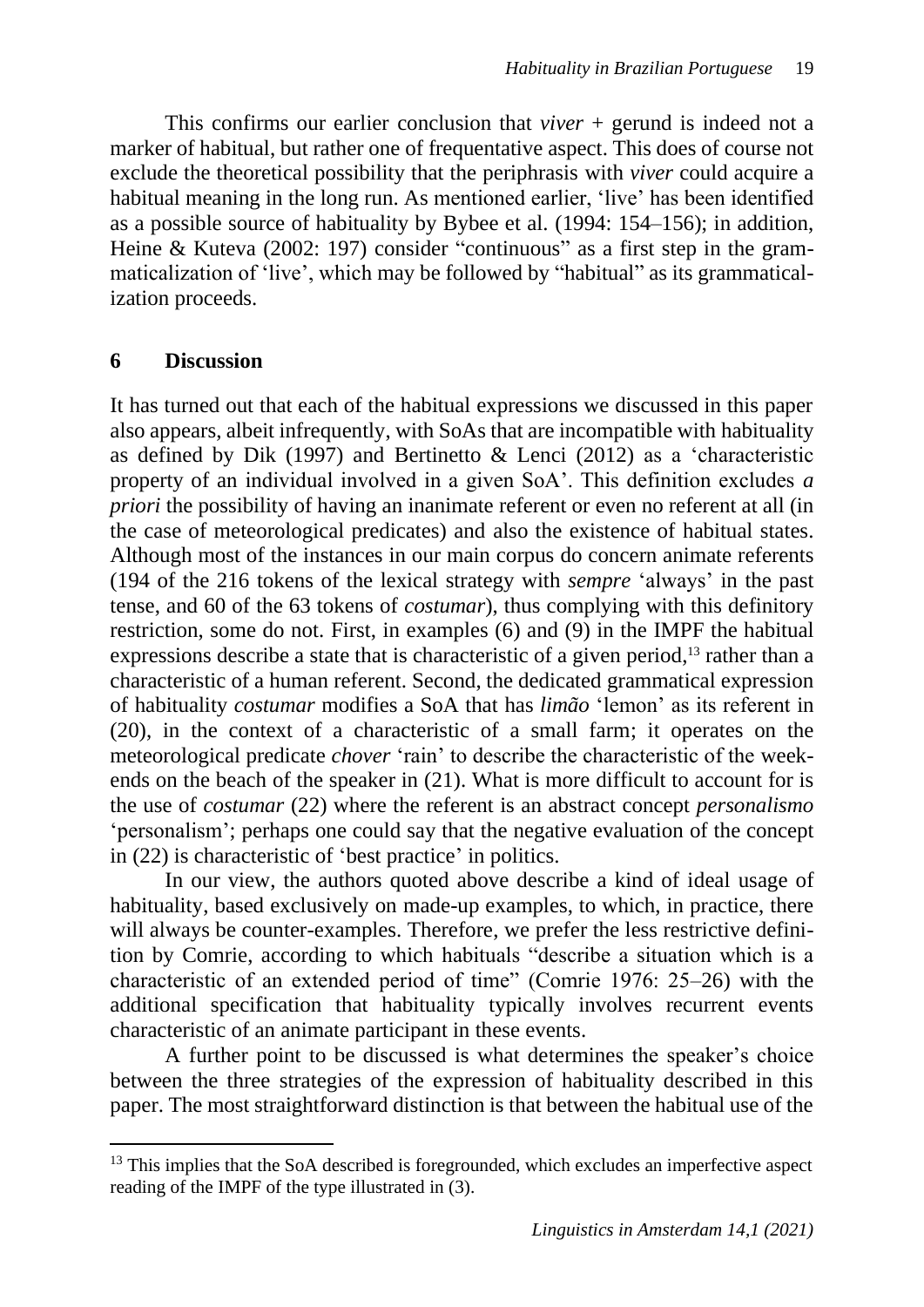IMPF in past tense contexts on the one hand and the other two strategies on the other. As is obvious from the two examples of the habitual IMPF provided in Section 3, this strategy is typically used in longer stretches of discourse describing past events which are characteristic of the referent involved (example 5), or of a specific situation in the past (example 6). The other two strategies concern the incidental mention of habitual behaviour or situations in any type of context, as can be seen in the corresponding examples. As regards the distinction between the lexical strategy with the adverb *sempre* 'always' (Section 4) and the grammatical strategy with *costumar*, described in Section 5, our data reveal that the former is much more frequently used in the Iboruna corpus than the latter: there are 216 tokens of the lexical strategy and only 63 tokens of the grammatical strategy, a difference which is even more remarkable if we take into account that the lexical strategy is restricted to past contexts and the grammatical strategy is not. We therefore believe that the use of *sempre* in past tense contexts is probably a more informal choice than the use of *costumar*. But to solve that question we would need a more detailed study of both formal and informal texts.

## **7 Conclusion**

We have presented three different strategies for the expression of (sets of) states of affairs that are characteristic of a given extended period. Two of these strategies are restricted to past tense contexts, and the third is a temporally non-restricted grammatical expression with the exclusive purpose of expressing habitual aspect. We have also discussed a fourth supposedly habitual construction, *viver* 'live' that combines with gerunds, which turned out not to be habitual because the *viver*marked SoA can occur within the scope of an expression of agentive intentionality, which is incompatible with the inherently stative nature of habitual-marked sets of SoAs. On the other hand, we have shown that *costumar*, the only dedicated grammatical expression of habitual aspect in Portuguese, corresponds to event quantification and therefore scopes over grammatical formatives that are internal to the SoA. With regard to the further definitional properties of habituality, we have found that, although habituality often corresponds to the potential recursion of events, "due to a habitual propensity of the participant involved" (Dik 1997: 236), also non-recursive and non-agentive events, i.e. states, can be marked for habituality.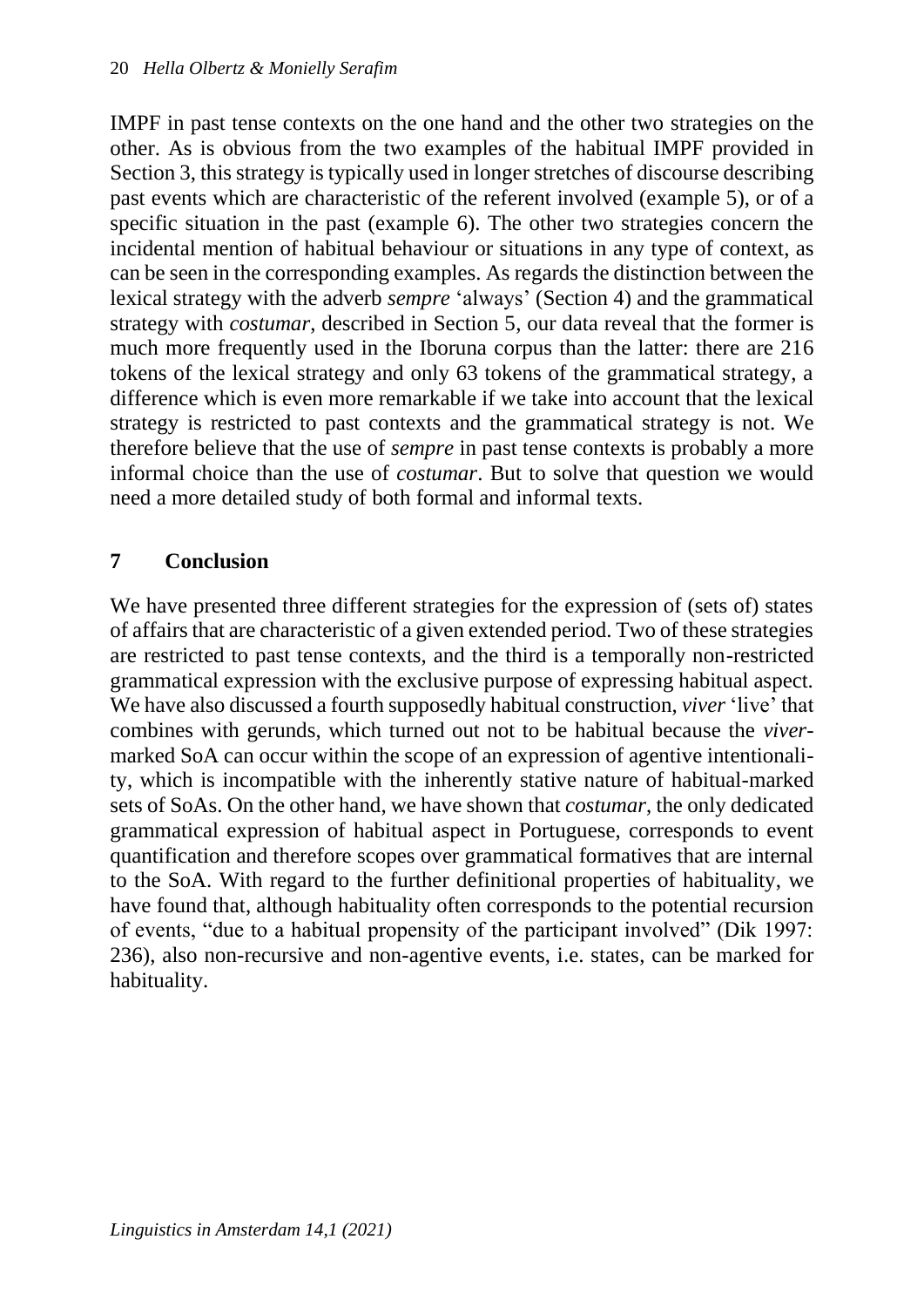#### **Uncommon abbreviations**

| <b>ANT</b>     | anterior                              |
|----------------|---------------------------------------|
| COPLOC         | locative copula ( <i>ficar</i> )      |
| <b>COPTEMP</b> | contingent copula ( <i>estar</i> )    |
| <b>EXIST</b>   | existential                           |
| <b>GER</b>     | gerund                                |
| <b>HAB</b>     | habitual                              |
| <b>HES</b>     | hesitation                            |
| <b>IMPF</b>    | <i>imperfeito</i> 'imperfect'         |
| <b>PREP</b>    | (untranslatable) preposition          |
| <b>PS</b>      | <i>perfeito simples</i> 'past simple' |
| SoA            | state of affairs                      |
| <b>TAG</b>     | question tag                          |

#### **References**

- Amaral, P. 2013. How to live and keep dying. In S. Blackwell, C. Howe & M. Quesada (eds.), *Selected Proceedings of the 15th Hispanic Linguistics Symposium*. Somerville, MA: Cascadilla Proceedings Project, 269–280.
- Barreto, E. A. & R. M. K. Freitag. 2014. A expressão do aspecto habitual. *Diacrítica* 28 (1): 253–282.
- Bechara, E. *Moderna gramática portuguesa.* 37th revised edn. Rio de Janeiro: Companhia Editora Nacional.
- Bertinetto, P. M. & A. Lenci. 2012. Habituality, pluractionality and imperfectivity. In R. I. Binnick (ed.), *The Oxford Handbook of Tense and Aspect*. Oxford: Oxford University Press, 852–880.
- Binnick, R. I. 2005. The markers of habitual aspect in English. *Journal of English Linguistics* 33: 339–369.
- Bybee, J., R. Perkins & W. Pagliuca. 1994. *The Evolution of Grammar: Tense, Aspect and Modality in the Languages of the World.* Chicago: University of Chicago Press.
- Castilho, A. T. de. 2002. Aspecto verbal no português falado. In M. B. Abaurre & A. C. Rodrigues (eds.), *Gramática do português falado*. Vol. 8. Campinas: Editora da Universidade Estadual de Campinas. 83–122.
- Comrie, B. 1976. *Aspect.* Cambridge: Cambridge University Press.
- Dall'Aglio Hattnher, M. M. & K. Hengeveld. 2016. The grammaticalization of modal verbs in Brazilian Portuguese: A synchronic approach. *Journal of Portuguese Linguistics* 15 (1): 1–14.
- Dik, S. C. 1997. *The Theory of Functional Grammar*. Part 1: *The Structure of the Clause* ed. by K. Hengeveld. Berlin: Mouton de Gruyter.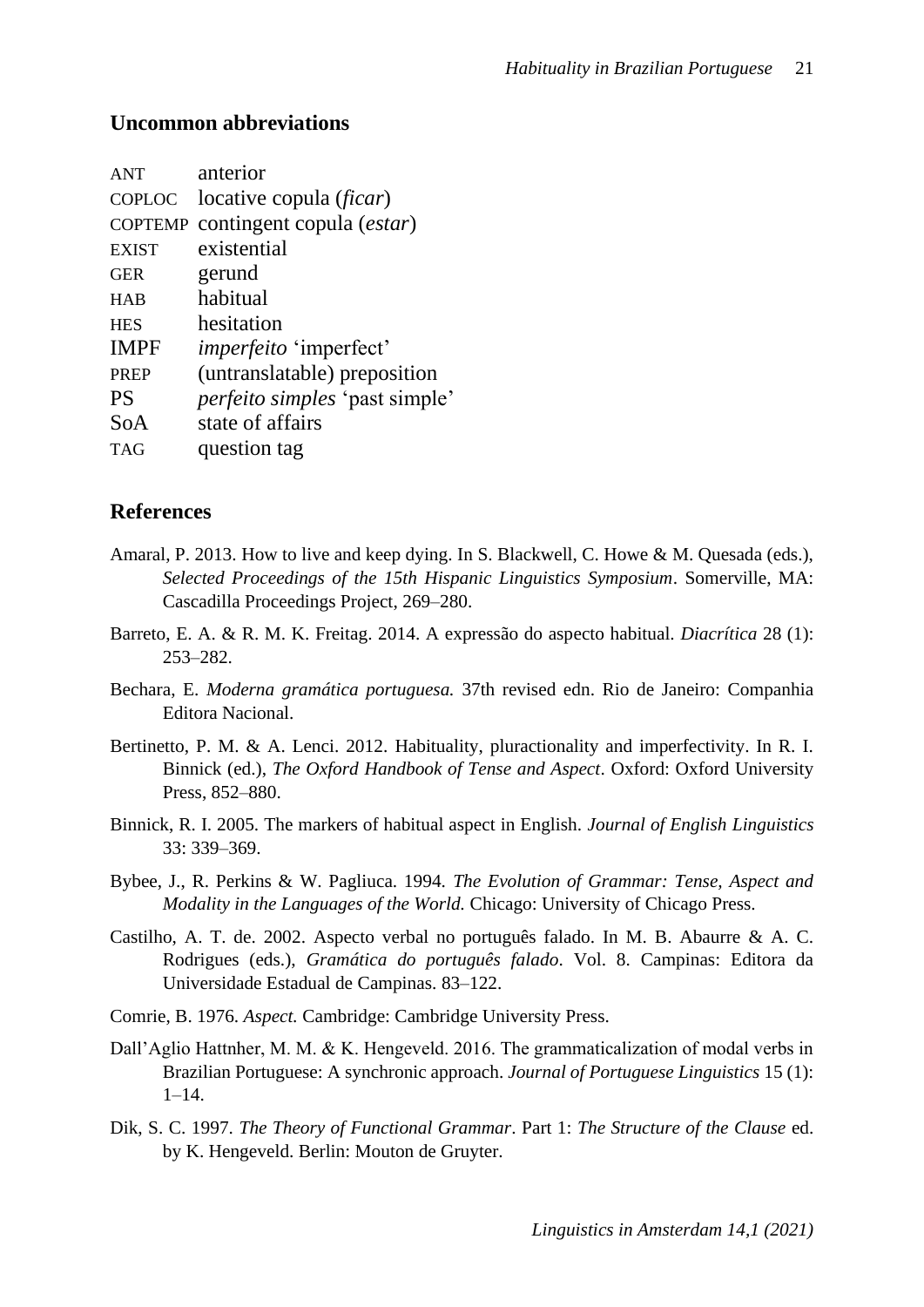- Dik, S. C. 1987. Copula auxiliarization; how and why? In M. Harris & P. Ramat (eds.), *Historical Development of Auxiliaries.* Berlin: Mouton de Gruyter, 53–84.
- Harris, M. & N. Vincent (eds.). 1988. *The Romance Languages*. Oxford: Oxford University Press.
- Heine, B. & T. Kuteva. 2002. *World Lexicon of Grammaticalization*. Cambridge: Cambridge University Press.
- Hengeveld, K. 2004. Illocution, mood and modality. In G. Booij, C. Lehmann & J. Mugdan (eds.), *Morphology: A Handbook of Inflection and Word Formation*, vol. 2. Berlin: Mouton de Gruyter. 1190–1202.
- Hengeveld, K. 2011. The grammaticalization of tense and aspect. In B. Heine & H. Narrog (eds.), *The Oxford Handbook of Grammaticalization.* Oxford: Oxford University Press. 580–594.
- Ilari, Rodolfo. 2001. Notas sobre o passado composto em português. *Revista Letras* (Curitiba) 55: 129–152.
- Laca, B. 2010. Perfect semantics: How universal are Ibero-American present perfects? In: C. Borgonovo, M. Español-Echevarría & P. Prévost (eds.), *Selected Proceedings of the 12th Hispanic Linguistics Symposium*. Somerville, MA: Cascadilla Proceedings Project, 1‒16. www.lingref.com, document #2401.
- Lehmann, C. 2008. A auxiliarização de *ficar*: linhas gerais. In J. Pinto de Lima & B. Sieberg (eds.), *Questions on Language Change*. Lisboa: Colibri, 9–26.
- Levinson, S. C. 2000. *Presumptive Meanings*. *The Theory of Generalized Conversational Implicature.* Cambridge, MA: MIT Press.
- Santos, D. 2008. Perfect mismatches; 'result' in English and Portuguese. In G. M. Anderman & M. Rogers (eds.), *Incorporating Corpora: The Linguist and the Translator*. Clevedon: Multilingual Matters, 217–242.
- Suter, A. 1984. Das portugiesische *Pretérito Perfeito Composto.* Bern: Francke.
- Travaglia, L. C. 2016. *O aspecto verbal no português. A categoria e sua expressão*. 5th edn. Uberlândia, MG: EDUFU.

#### **Corpus**

[CdP] Davies, M. 2006-2019. *Corpus do Português.* https://www.corpusdoportugues.org/

- [Iboruna] Gonçalves, S. C. L. [s. d.] *Banco de dados Iboruna: amostras eletrônicas do português falado no interior paulista*. www.alip.ibilce.unesp.br/iboruna.
- [NURC-RJ] *Projeto norma linguística urbana culta do Rio de Janeiro* (NURC) [s. d.]. [Oral corpus of educated speakers collected between 1970 and 1990; no longer available on the internet]